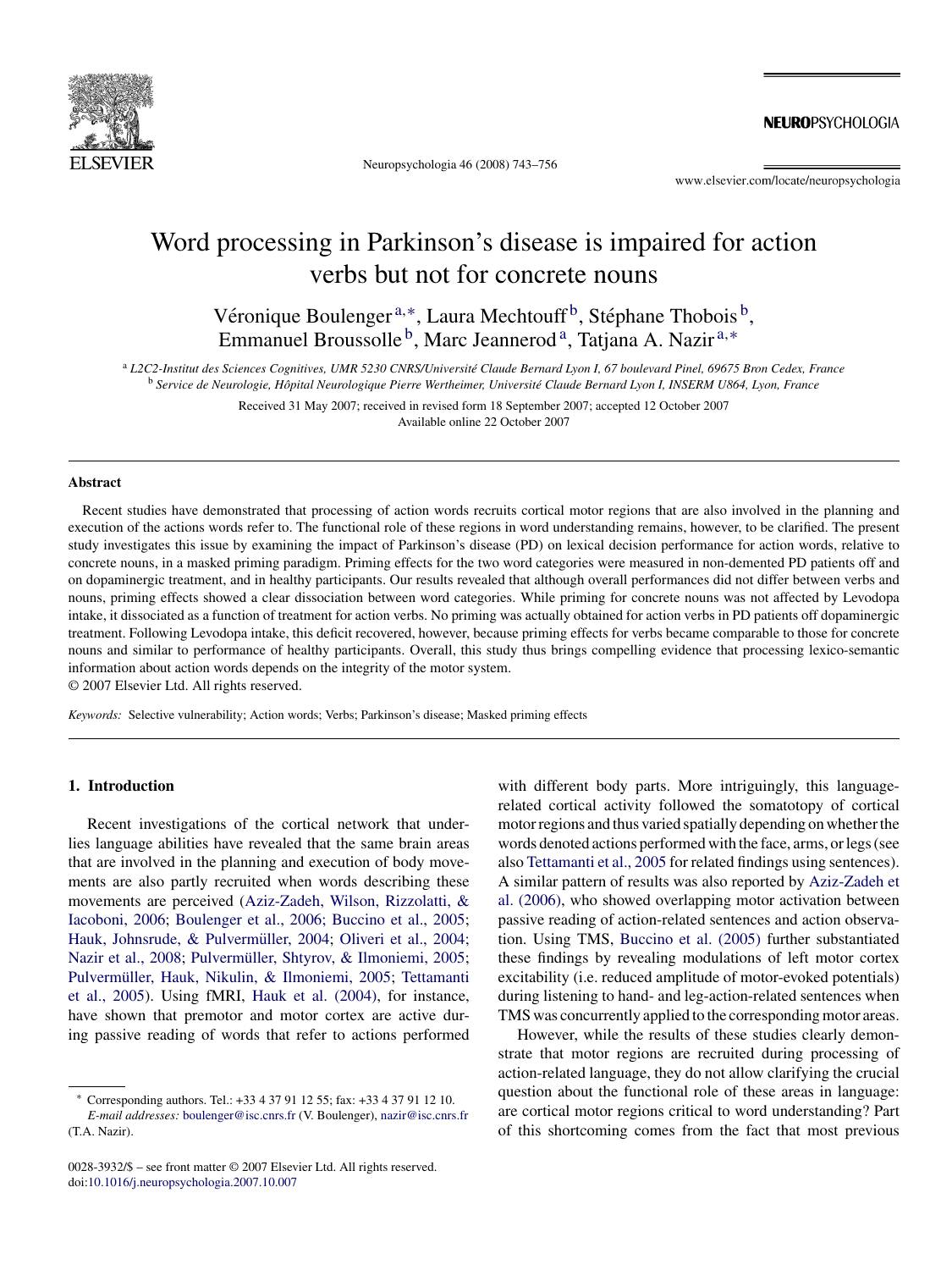studies cannot clearly determine when, subsequent to word onset, language-related motor activity actually emerges. As a matter of fact, activity in motor regions could simply arise *consecutively* to word identification, and once the word is understood, it could trigger motor imagery of the action it describes. Mental motor imagery is indeed known to involve motor areas [\(Jeannerod, 1994;](#page-12-0) [Jeannerod & Frak, 1999\).](#page-12-0)

Two recent studies ([Boulenger et al., 2006;](#page-11-0) Pulvermüller, [Shtyrov et al., 2005\)](#page-12-0) nevertheless provided robust evidence that language-related motor activity occurs early following word onset. Using MEG, Pulvermüller, Shtyrov et al. (2005) could show that, at 130–150 ms after stimulus onset, spoken face- and leg-related action words elicited activity in perisylvian language areas. This activity was almost immediately followed by a short-lived somatotopic activity along the motor strip (170–200 ms post-stimulus). Given that lexico-semantic effects generally occur within 200 ms following word presen-tation ([Hauk et al., 2006;](#page-12-0) Preissl, Pulvermüller, Lutzenberger,  $\&$ [Birbaumer, 1995;](#page-12-0) Pulvermüller, Lutzenberger, & Preissl, 1999; [Sauseng, Bergmann, & Wimmer, 2004;](#page-12-0) [Sereno & Rayner, 2003\),](#page-12-0) the authors suggested that motor regions may play an active role in action word comprehension. In a similar vein, [Boulenger et al.](#page-11-0) [\(2006\),](#page-11-0) who performed continuous and online analyses of finegrained movement kinematics while participants were engaged in a lexical decision task, demonstrated that within the same early time window after word onset (<200 ms), processing of action verbs interfered with the concurrent execution of a reaching movement (i.e. reduced amplitude and longer latency of the wrist acceleration peak for verb- relative to noun-stimuli). These interference effects were interpreted as reflecting competition for common resources between processes involved in movement execution and processes involved in action word encoding.

A more definitive test of the role of motor regions in language comprehension, however, would come from neuropsychological studies that show selective deficits in action word processing following lesions in motor regions of the brain—or in relation to movement disorders in general (see [Mahon &](#page-12-0) [Caramazza, 2005\).](#page-12-0) Selective deficits for verbs have indeed been described in patients with progressive supranuclear palsy [\(Daniele, Giustolisi, Silveri, Colosimo, & Gainotti, 1994\)](#page-11-0) or with motor neuron disease ([Bak, O'Donovan, Xuereb, Boniface,](#page-11-0) [& Hodges, 2001;](#page-11-0) [Bak & Hodges, 2004\).](#page-11-0) In addition, [Bak et al.](#page-11-0) [\(2006\)](#page-11-0) recently reported the case of a familial occurrence of selective deficit of verb processing in association with movement disorder. The present study aimed at corroborating these findings by assessing the impact of Parkinson's disease (PD) on action word processing.

PD is a neurodegenerative disease caused by a dopaminergic deficiency of the nigrostriatal pathway, primarily characterized by motor disorders (i.e. akinesia/bradykinesia, rigidity and tremor), although deficits in cognitive functions and subtle semantic language deficits have also been reported (for a review, see [Pillon, Boller, Levy, & Dubois, 2001\).](#page-12-0) Neuroimaging studies have revealed that during movement execution, regions involved in motor preparation, which receive strong projection from the striato-frontal loop ([Alexander, DeLong, & Strick, 1986;](#page-10-0) [DeLong, 1990\),](#page-11-0) are under-activated in PD patients [\(Jahanshahi](#page-12-0) [et al., 1995; Jenkins et al., 1992; Playford et al., 1992; Rascol](#page-12-0) [et al., 1992, 1994\).](#page-12-0) This impairment improves, however, following dopaminergic treatment [\(Haslinger et al., 2001\),](#page-11-0) which increases dopamine levels in the striatum and restores the function of the basal ganglia. Electrophysiological studies have also shown that the amplitude of pre-movement activity is reduced in PD patients [\(Dick et al., 1987; Jahanshahi et al., 1995;](#page-11-0) [Oishi,](#page-12-0) [Mochizuki, Du, & Takasu, 1995;](#page-12-0) [Shibasaki, Shima, & Kuroiwa,](#page-13-0) [1978\).](#page-13-0) Here again, the deficit recovers after Levodopa ingestion [\(Dick et al., 1987\).](#page-11-0) If premotor and motor regions that are involved in movement preparation and execution play also a role in action word understanding, PD patients deprived of dopaminergic treatment should show selective deficits in processing these words but not in processing other classes of words, such as concrete nouns. Furthermore, Levodopa intake, which re-establishes normal activation level in premotor and motor areas via the striato-frontal loop, should not only restore motor deficits but also the selective deficit for action verbs.

To test this, the present study compares lexical decision latencies (i.e. the time it takes to decide whether a letter string is a word or not) for action verbs and concrete nouns of nondemented PD patients (off and on dopaminergic treatment) using a masked priming paradigm. In such a paradigm, a prime-word is presented in close spatial and temporal proximity with other visual stimuli, so that it is not consciously perceived (i.e. it is masked). A target-word, which is identical to the prime but written in different case (TABLE–table), is subsequently displayed and participants have to indicate as quickly as possible whether the target is a word. Masked prime-words, though not consciously perceived, pre-activate essential parts of the cerebral networks for word processing ([Dehaene et al., 2001\) a](#page-11-0)nd thereby lead to considerable reduction in response times to immediately following target words [\(Ferrand, Grainger, & Segui, 1994;](#page-11-0) [Forster & Davis, 1984\).](#page-11-0) Given that visual features of prime and target differ, cross-case priming effects are based on activation of lexical-semantic representation of words. Moreover, in as much as masked primes are not consciously perceived, priming effects in this paradigm cannot be attributed to conscious strategic processes that may take place after lexical access (for the prime) had occurred.

Since regions involved in motor preparation are underactivated in PD patients [\(Jahanshahi et al., 1995; Jenkins et al.,](#page-12-0) [1992; Playford et al., 1992; Rascol et al., 1992, 1994\),](#page-12-0) lexical access for masked verbs should be less efficient in PD if these regions really contribute to action word processing. Priming effects for action verbs, but not for concrete nouns, should therefore be reduced or even suppressed in PD patients off treatment. On treatment, however, no difference in priming effects between the two word classes should be observed, and PD patients should perform similarly to healthy controls.

#### **2. Methods**

#### *2.1. Participants*

Ten PD patients (six males and four females; mean age 62.8 years old  $\pm 8.7$ ) and ten healthy control participants (six males and four females; mean age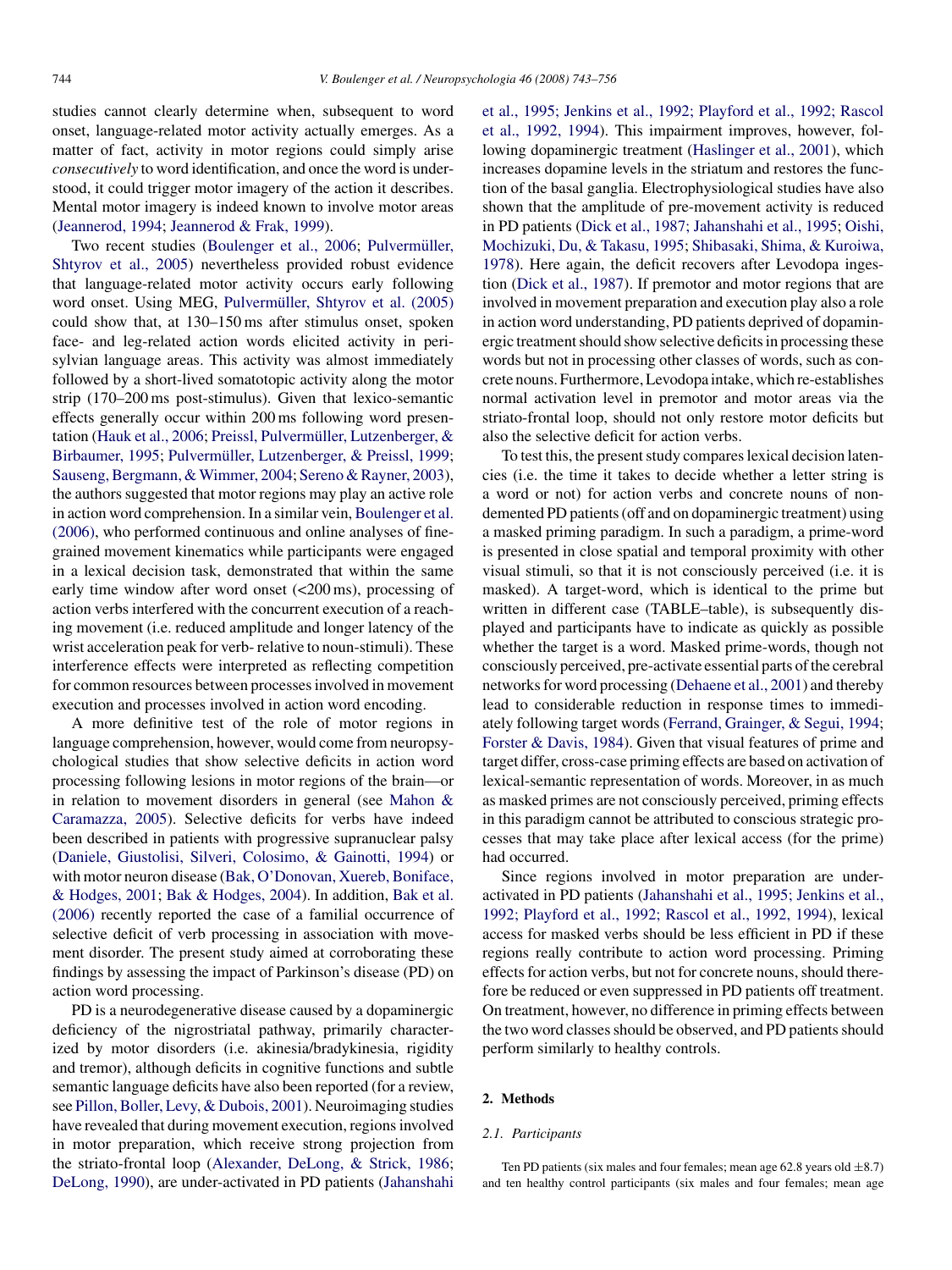<span id="page-2-0"></span>

| Table 1                        |  |
|--------------------------------|--|
| Characteristics of PD patients |  |

| Patients                    | Age (years) | Gender      | Disease duration<br>(years) | Dopa equivalence<br>(mg/day) | <b>UPDRS</b> |            | <b>DRS</b> | <b>BDI</b> | <b>Edinburgh Inventory</b> |
|-----------------------------|-------------|-------------|-----------------------------|------------------------------|--------------|------------|------------|------------|----------------------------|
|                             |             |             |                             |                              | <b>OFF</b>   | <b>ON</b>  |            |            |                            |
| P <sub>D</sub> 1            | 57          | F           | 14                          | 1000                         | 44           |            | 131        | 21         |                            |
| PD <sub>2</sub>             | 64          | F           | 16                          | 700                          | 42           | 27         | 131        | 20         |                            |
| PD <sub>3</sub>             | 72          | F           | 17                          | 1300                         | 29           | 14.5       | 137        | 28         | 0.9                        |
| PD <sub>4</sub>             | 55          | M           |                             | 700                          | 38           | 15         | 136        | 13         | 0.9                        |
| PD <sub>5</sub>             | 65          | M           |                             | 1450                         | 23.5         | 5.5        | 139        | 6          | 0.75                       |
| PD <sub>6</sub>             | 67          | M           |                             | 600                          | 26           | 25.5       | 127        | 15         | 0.89                       |
| PD7                         | 62          | M           |                             | 765                          | 30.5         | 16         | 135        | 14         |                            |
| PD <sub>8</sub>             | 58          | М           | 9                           | 850                          | 31.5         | 20         | 138        | 23         | 0.9                        |
| P <sub>D</sub> <sup>9</sup> | 79          | M           | 12                          | 450                          | 33           | 24         | 129        | 11         |                            |
| PD10                        | 49          | $\mathbf F$ | 10                          | 750                          | 33.5         | 13         | 132        | 17         | 0.89                       |
| Mean $(S.D.)$               | 62.8(8.7)   |             | 10((4.8)                    | 856.5(311)                   | 33.1(6.6)    | 16.75(7.4) | 133.5(4)   | 16.8(6.4)  | .92(.07)                   |

Age, gender, disease duration, dopa equivalence and scores obtained for the different tests assessing motor disability (UPDRS Part III, maximal score = 108) during the OFF- and ON-phases, cognitive status (DRS, max = 144; BDI, max = 63) and laterality (Edinburgh Inventory, max = 1) are reported for each PD patient. Means (and standard deviations) are noted in bold in the last row of the table. M, male; F, female. Dopa equivalence: 100 mg dopa = 10 mg bromocriptine = 6 mg ropinirole = 1 mg pergolide = 1 mg pramipexole = 60 mg piribedil (see [Thobois, 2006\).](#page-13-0)

62.4 years old  $\pm$ 6.2), matched for age, gender, education and socio-economic status, participated in the study. All were French native speakers, had normal or corrected-to-normal vision, and were right-handed according to the Edinburgh Inventory (mean score: 0.92 at the Edinburgh Inventory, [Oldfield, 1971;](#page-12-0) Table 1). None of the patients had a history of neurological or psychiatric disease other than PD. Control participants had no history of current or past neurological and psychiatric disease. All participants signed an informed consent prior to the experiment and were fully informed about the experimental procedure.

Patients fulfilled the UK Parkinson's Disease Brain Bank criteria for idiopathic PD [\(Gibb & Lees, 1988\).](#page-11-0) They showed good responsiveness to Levodopa therapy and were hospitalized for medical check-up. They had been diagnosed between 1 and 17 years prior to their participation in this study. They performed the experiment twice in the same day: once off antiparkinsonian medication for at least 12 h (OFF-phase), and once 60 min after intake of a supraliminar dose of Levodopa (usual morning Levodopa-equivalent dose +25%; ON-phase; see [Thobois, 2006](#page-13-0) for Dopa equivalence). Motor disability was evaluated using the motor part III of the Unified Parkinson's Disease Rating Scale (UPDRS Part III, [Fahn & Elton, 1987\)](#page-11-0) in OFF- and ON-states. Cognitive performance was assessed using the Mattis Dementia Rating Scale (DRS; [Schmidt et al., 1994\)](#page-12-0) and the Beck Depression Inventory (BDI; [Beck, Ward, Mendelson, Mock, &](#page-11-0) [Erbaugh, 1961;](#page-11-0) [Beck, 1979\).](#page-11-0) Though slightly diminished, patients' DRS scores were in the normal range given their age. BDI scores also indicate that depression threshold was not reached. Scores obtained for the different tests are reported in Table 1.

#### *2.2. Materials*

#### *2.2.1. Target stimuli*

One hundred and forty words (70 action verbs and 70 concrete nouns) were selected from the French lexical database "Lexique" [\(New, Pallier, Ferrand, &](#page-12-0) [Matos, 2001\).](#page-12-0) Verbs, all in the infinitive form, denoted actions performed with the hand or the arm (e.g. draw), and nouns, in singular form, referred to imageable, concrete entities that cannot be manipulated (e.g. mill). Words that could be used as both nouns and verbs were excluded from the selection. Stimuli were matched for relevant lexical variables including word frequency, length in letters, number of syllables, bigram and trigram frequency and phonologi-cal complexity<sup>1</sup> [\(Table 2\).](#page-3-0) Word age of acquisition was also controlled using empirical ratings performed by 15 volunteers on a seven-point scale  $(1 = [0-2]$ 

years] and 7 = [older than 13 years]; [Gilhooly & Logie, 1980\).](#page-11-0) Word imageability was estimated following the same procedure by another 15 volunteers (with  $0 =$ impossible and  $6 =$ very easy to generate a mental image of the word).

One hundred and forty pseudo-words, constructed by changing one letter from real nouns or real verbs, were added as fillers to perform the lexical decision task. Pseudo-words were thus either "pseudo-nouns" (70 items) or "pseudoverbs" (70 items) and were all pronounceable. They were matched to words for relevant lexical variables ([Table 2\).](#page-3-0) Verbs and pseudo-verbs were also carefully matched for endings, such that as many verbs as pseudo-verbs (61/70 and 59/70, respectively) ended with "er", which is a frequent ending for verbs in French.

#### *2.2.2. Prime stimuli*

Primes consisted either of the same 140 words and 140 pseudo-words that served as targets, or of a group of 280 non-words (i.e. consonant strings not pronounceable in French; e.g., szmfr. Note that consonant strings served only as primes and never as targets). The total of 560 stimuli was divided in two equivalent experimental lists. In one list, half of the target words and pseudowords was preceded (primed) by an identical prime (the same word and the same pseudo-word, respectively; we refer to this condition as identical-prime or repeated condition), while the other half was primed with a consonant string (we refer to this condition as consonants-prime or non-repeated condition). In the second list, target-prime relation was reversed. Thus, if in list 1 the target word "draw" was preceded by the prime "draw" and the target word "mill" was preceded by the consonant string "szmfr", in list 2, the target word "draw" was preceded by "szmfr" and the target word "mill" was preceded by "mill". Patients were tested with the same list in the OFF- and ON-phases.

In summary, pairs of prime/target could either be: (a) word/word (both words were identical), (b) consonants/word, (c) pseudo-word/pseudo-word (both pseudo-words were identical), and (d) consonants/pseudo-word. To minimize potential decision making strategies or response bias, the ratio between the number of target words and pseudo-words, as well as the ratio between identicalprimes and consonants-primes was 1:1 (see [Brown, McDonald, & Spicer, 1999;](#page-11-0) [Brown et al., 2002; a](#page-11-0)lso [Arnott & Chenery, 1999\).](#page-11-0) Half of participants were tested with the first list and the other half with the second list. To ensure that priming effects were not simply due to visual summation of prime and target stimuli at a pre-lexical level (i.e. at the level of analysis of perceptual features of the words), prime stimuli were displayed in upper case while target stimuli were presented in lower case.

<sup>&</sup>lt;sup>1</sup> There is no lexical database for phonological complexity of French words. However, this variable is typically estimated from word length and from the structure of the constituting syllables, and defined as the sum of the complexity index of the syllables in a word ([Paradis and Beland, 2002; Parisse and Maillart,](#page-12-0)

[<sup>2005\).</sup>](#page-12-0) The complexity index is defined as follows: CV syllables have an index of: 1; V and CVC syllables: 1.5; CCV, CVV and CYV syllables: 2; CVCC syllables and other syllables: 2.5.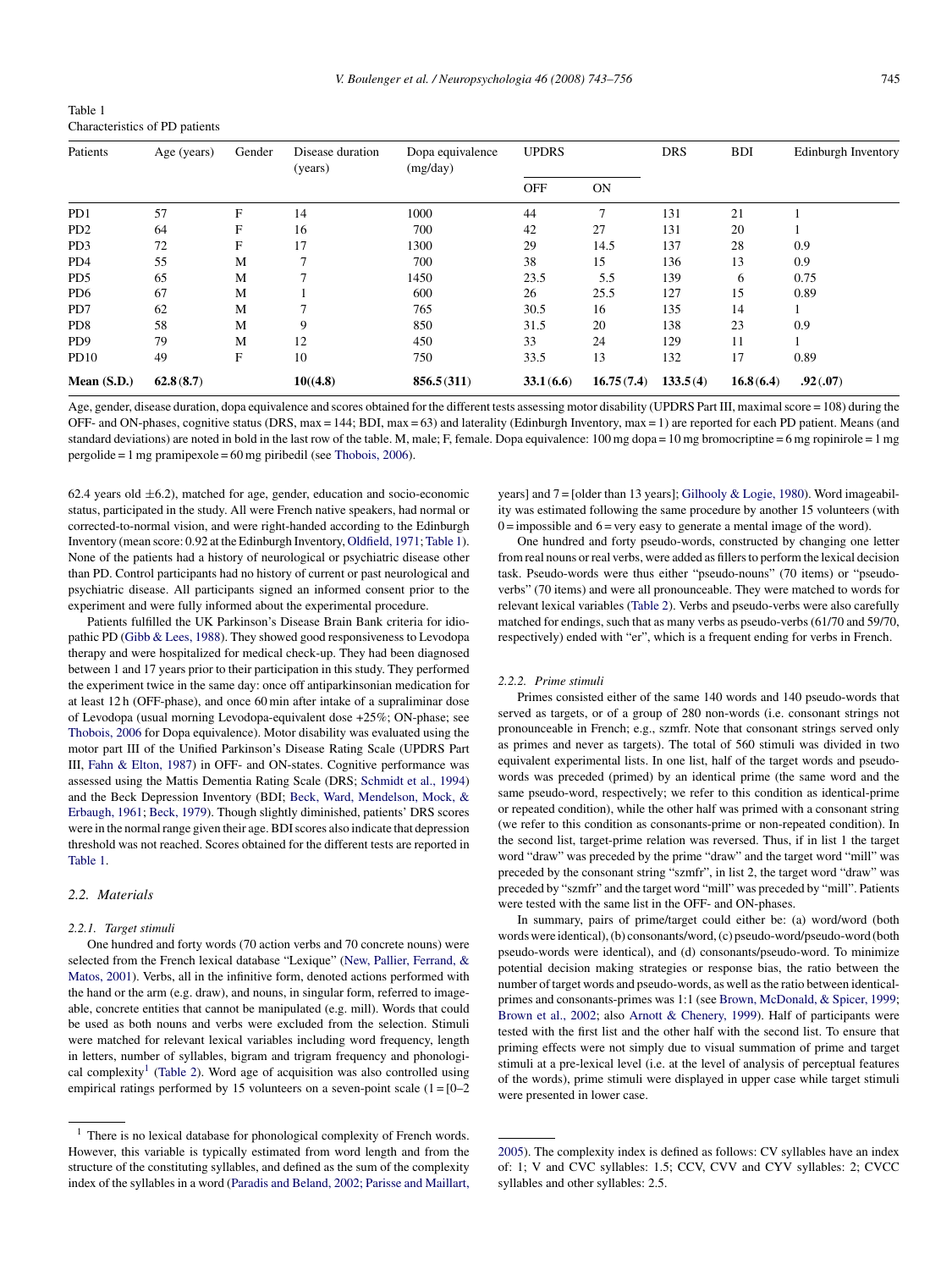<span id="page-3-0"></span>Table 2

Mean values (and standard deviations) of word frequency (FQ), length in letters (LETT), number of syllables (SYLL), bigram (BIGR) and trigram (TRIG) frequency, age-of-acquisition (AoA), imageability (IMAG), number of orthographic neighbours (ORTH NEIGH) and of phonological neighbours (PHON NEIGH), phonological complexity (PHON COMPL), and analyses of variance (ANOVAs) by items, for nouns, verbs and pseudo-words

|             | <b>Nouns</b> | Verbs      | ANOVA (by items)                 | Pseudo-words    | ANOVA (by items)            |
|-------------|--------------|------------|----------------------------------|-----------------|-----------------------------|
| FQ          | 10.53(32)    | 10.4(30)   | $[F(1,138) = .001; p = ns]$      |                 |                             |
| <b>LETT</b> | 6.57(0.94)   | 6.57(0.94) | *****                            | 6.57(0.94)      | *****                       |
| <b>SYLL</b> | 2.11(.55)    | 2.24(.60)  | $[F(1, 138) = 1.737; p = ns]$    | 2.21(.52)       | $[F(1,278) = .190; p = ns]$ |
| <b>BIGR</b> | 4109(2348)   | 4676(2584) | $[F(1, 138) = 1.842; p = ns]$    | 4379 (1960)     | $[F(1,278) = .003; p = ns]$ |
| <b>TRIG</b> | 505 (434)    | 571(621)   | $[F(1, 138) = .532; p = ns]$     | 472(443)        | $[F(1,278) = 1.27; p = ns]$ |
| AoA         | 4.38(1.2)    | 4.11(1.3)  | $[F(1, 138) = 1.556; p = ns]$    | $\qquad \qquad$ |                             |
| MAG         | 4.48(0.95)   | 4.22(0.70) | $[F(1, 138) = 3.196; p = ns]$    |                 |                             |
| ORTH NEIGH  | 1.74(2.04)   | 3.54(2.37) | $[F(1,138) = 23.056; p < .0001]$ |                 |                             |
| PHON NEIGH  | 4.84(5.38)   | 8.84(6.41) | $[F(1,138) = 15.959; p < .0001]$ |                 |                             |
| PHON COMPL  | 3.01(0.78)   | 2.98(.76)  | $[F(1, 138) = .047; p = ns]$     |                 |                             |

ns, non significant. \*\*\*\*\* No statistics were performed for this variable (number of letters) as it was equal for the two conditions (nouns and verbs = 6.57).

#### *2.3. Procedure*

Stimuli were displayed at the center of the screen of a PC monitor, using E-Prime software. As schematically indicated in Fig. 1, a display sequence started with a central fixation cross (500 ms), followed by a string of eight hash-marks (100 ms), the prime (50 ms), another string of hash-marks (100 ms) and the target stimulus. The target remained on the screen until participants indicated by a button press on one of two pre-selected keys on the computer keyboard, whether the stimulus was a word or not. Stimulus Onset Asynchrony (SOA; i.e. time interval between the onset of the prime and the onset of the target) was 150 ms. Participants were instructed to respond as quickly and as accurately as possible. For half of participants, response to words was given with the right hand and response to pseudo-words with the left hand. For the other half of participants, this relation was reversed. For a given patient, this response-setting was maintained in the OFF- and ON-phases. Recall that the critical comparison in this study is between the two classes of word stimuli (i.e. concrete nouns and action verbs) and not between words and pseudo-words. Response to both classes of words was always given with the same hand. Potential differences in performance for concrete nouns and action verbs can therefore not be attributed to response strategies due to the use of different hands—or to the fact that Parkinson's disease is an asymmetrical syndrome. Stimulus presentation was randomized and a training phase consisting of five words and five pseudo-words (different from the experimental stimuli) preceded the experiment. Subsequent to the experiment, participants were asked whether they had identified any primes.



Fig. 1. Experimental design. Grey boxes schematically indicate the different stimuli. Numerals plotted under each box denote corresponding display durations in milliseconds. The oblique axis on the right illustrates the temporal sequence of the stimuli and gives the onset of the corresponding item (time 0 corresponds to the onset of the fixation cross). Stimulus onset asynchrony (SOA, i.e. time interval between the onset of the prime and the onset of the target) is 150 ms.

#### *2.4. Statistical analyses*

Mean reaction times (in ms) were measured. Trials for which participants made an erroneous response and trials with reaction times below or above 2.5 standard deviations from individual means (a total of 2.64% trials for controls and 4.35% and 3.69% for patients in OFF and ON, respectively) were excluded from the analysis. Response latencies for nouns, verbs, pseudo-nouns and pseudo-verbs were first calculated individually and were then averaged over all participants. A first analysis of variance (ANOVA) with repeated measures with one factor ("Lexicality") allowed comparing performance for words and pseudo-words in healthy controls and in PD patients. This analysis served to verify whether patients performed the lexical decision task adequately. A subsequent ANOVA with repeated measures examined the effects of two main factors for the word stimuli only: "Word Category" (action verbs vs. concrete nouns) and "Prime" (identical-prime vs. consonants-prime). Significant interactions were assessed using one-tailed and two-tailed paired t-tests. In the same way, performance for PD patients in the OFF- and ON-phases were compared using an ANOVA with repeated measures with three factors (Phase – OFF vs. ON – Word Category and Prime), and paired *t*-tests allowed examining significant interactions. Finally, performance for controls and patients were compared using *t*-tests.

#### **3. Results**

None of the participants reported to have identified the primes.

In the following, results are first presented for control participants, and then for PD patients in the OFF- and ON-phases, respectively.

#### *3.1. Control participants*

The percentage of excluded "error" trials was  $1\% \pm 1.91$  for nouns,  $1.28\% \pm 1.72$  for verbs and  $3.21\% \pm 3.09$  for pseudowords.

[Table 3a](#page-4-0) summarizes individual performance of the 10 control participants (C1–C10) in the two priming conditions for noun- and verb-stimuli. Net priming effects, which are the difference in response time for the consonants-prime condition and the identical-prime condition, are also given. Note that negative scores specify that reaction times were faster in the consonantsprime condition. Average performance with standard deviations is plotted at the bottom of the table. Except for participants C9 and C10, all participants were slower in the consonants- than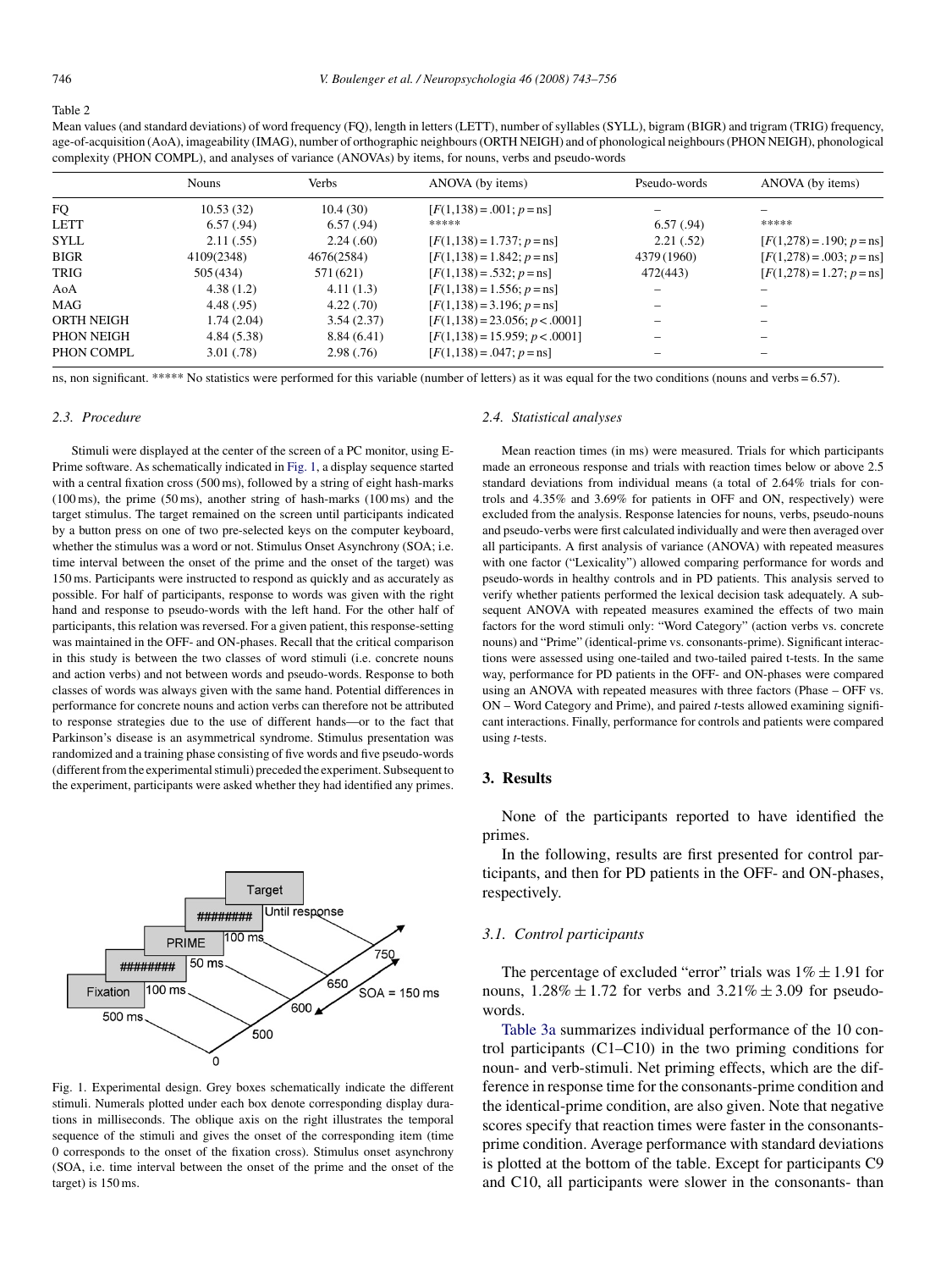<span id="page-4-0"></span>

| Table 3                                                                                                      |  |  |  |
|--------------------------------------------------------------------------------------------------------------|--|--|--|
| Performance in the two priming conditions (consonants-prime and identical-prime) for nouns and verbs stimuli |  |  |  |

| (a)              |            | Nouns        | Verbs           |            |                  |                 |  |
|------------------|------------|--------------|-----------------|------------|------------------|-----------------|--|
| Control          | Consonants | Identical    | Net priming     | Consonants | Identical        | Net priming     |  |
| C1               | 688        | 633          | 55              | 593        | 536              | 57              |  |
| C <sub>2</sub>   | 781        | 662          | 119             | 686        | 607              | 79              |  |
| C <sub>3</sub>   | 734        | 696          | 38              | 712        | 672              | 40              |  |
| C <sub>4</sub>   | 749        | 705          | 44              | 715        | 660              | 55              |  |
| C <sub>5</sub>   | 736        | 712          | 24              | 726        | 683              | 43              |  |
| C6               | 795        | 727          | 68              | 807        | 784              | 23              |  |
| C7               | 826        | 741          | 85              | 837        | 774              | 63              |  |
| C8               | 992        | 887          | 105             | 943        | 880              | 63              |  |
| C9               | 1017       | 1045         | $-28$           | 945        | 937              | 8               |  |
| C10              | 998        | 997          | 1               | 1000       | 1031             | $-31$           |  |
| Mean             | 832        | 781          | 51              | 796        | 756              | 40              |  |
| <b>SD</b>        | 124        | 144          | 46              | 133        | $\overline{155}$ | 32              |  |
| (b)              |            | Nouns        |                 |            | Verbs            |                 |  |
|                  |            |              |                 |            |                  |                 |  |
| PD off           | Consonants | Identical    | Net priming     | Consonants | Identical        | Net priming     |  |
| PD1              | 971        | 890          | 81              | 967        | 950              | 17              |  |
| PD <sub>2</sub>  | 1052       | 945          | 107             | 900        | 935              | $-35$           |  |
| PD <sub>3</sub>  | 786        | 735          | 51              | 797        | 770              | 27              |  |
| PD4              | 1034       | 915          | 119             | 872        | 857              | 15              |  |
| PD5              | 927        | 861          | 66              | 955        | 902              | 53              |  |
| PD <sub>6</sub>  | 1080       | 1049         | 31              | 997        | 983              | 14              |  |
| PD7              | 1292       | 1317         | $-25$           | 1284       | 1263             | 21              |  |
| PD <sub>8</sub>  | 1042       | 899          | 143             | 934        | 942              | $-8$            |  |
| PD <sub>9</sub>  | 833        | 783          | 50              | 827        | 792              | 35              |  |
| <b>PD10</b>      | 1209       | 1021         | 188             | 1185       | 1261             | $-76$           |  |
| Mean             | 1023       | 942          | 81              | 972        | 966              | 6               |  |
| SD               | 155        | 163          | $\overline{61}$ | 153        | 171              | $\overline{37}$ |  |
| (c)              |            | <b>Nouns</b> |                 |            | Verbs            |                 |  |
| PD on            | Consonants | Identical    | Net priming     | Consonants | Identical        | Net priming     |  |
| P <sub>D</sub> 1 | 770        | 679          | 91              | 825        | 764              | 61              |  |
| PD <sub>2</sub>  | 785        | 804          | $-19$           | 716        | 728              | $-12$           |  |
| PD <sub>3</sub>  | 822        | 739          | 83              | 848        | 780              | 68              |  |
| PD4              | 826        | 814          | 12              | 797        | 818              | $-21$           |  |
| PD5              | 874        | 912          | $-38$           | 909        | 845              | 64              |  |
| PD <sub>6</sub>  | 939        | 863          | 76              | 1046       | 922              | 124             |  |
| PD7              | 1016       | 986          | 30              | 1109       | 1072             | 37              |  |
| P <sub>D</sub> 8 | 1154       | 1023         | 131             | 1043       | 1015             | 28              |  |
| PD <sub>9</sub>  | $\ast$     | $\ast$       | *.              | *          | *                | $\approx$       |  |
| <b>PD10</b>      | $\ast$     | $\ast$       | $\ast$          | $\ast$     | $\ast$           | ×.              |  |

Net priming effects are also given. Means and standard deviations (S.D.) are reported in italics in the two last rows of the table. Grey fields indicate negative priming effects (i.e. shorter reaction times in the consonants-prime than in the identical-prime condition). (a) For the ten control participants (C1–C10); (b) for the ten PD patients in the OFF-phase (PD1–PD10); (c) for the eight PD patients in the ON-phase (PD1–PD8; PD9 and PD10 could not perform the experiment in ON).

868

 $124$ 

44

 $\overline{47}$ 

912

140

in the identical-prime condition. This indicates that the priming procedure was effective for the majority of participants.

853

118

46

59

Mean

 $SD$ 

898

132

A first ANOVA that tested the effect of "Lexicality" revealed the typical pattern in showing that mean reaction times were significantly longer to pseudo-words (1081 ms  $\pm$  283) than to words (791 ms  $\pm$  136; [*F*(1, 9) = 25.79; *p* = .0007]). The subsequent ANOVA that analyzed performance for word-stimuli only showed that the main factor "Word Category" had a marginally significant effect on performance  $(F(1, 9) = 4.08;$  $p = .0742$ ; ns]), indicating slightly faster reaction times to verbs than to nouns. Such variations can occur when lexical factors are not entirely balanced between the two word classes. This is not problematic, however, because we evaluate net priming effects, which compare performance for the same word class with itself (in the consonants- and identical-prime conditions). Mean reaction times to concrete nouns were  $806 \text{ ms} \pm 132$  and to action verbs  $776 \text{ ms} \pm 144$ . The main factor "Prime" had a significant effect on performance  $(F(1, 9) = 15.29; p = .0036)$ . with shorter mean reaction times in the identical-prime condition (768 ms  $\pm$  150) than in the consonants-prime condition  $(813 \text{ ms} \pm 126)$ . Finally, no interaction between "Word Category" and "Prime" was obtained  $([F(1, 9) = 1.49; p = ns])$ , demonstrating that net priming effects were equivalent for action verbs (40 ms  $\pm$  32) and concrete nouns (51 ms  $\pm$  46). Reaction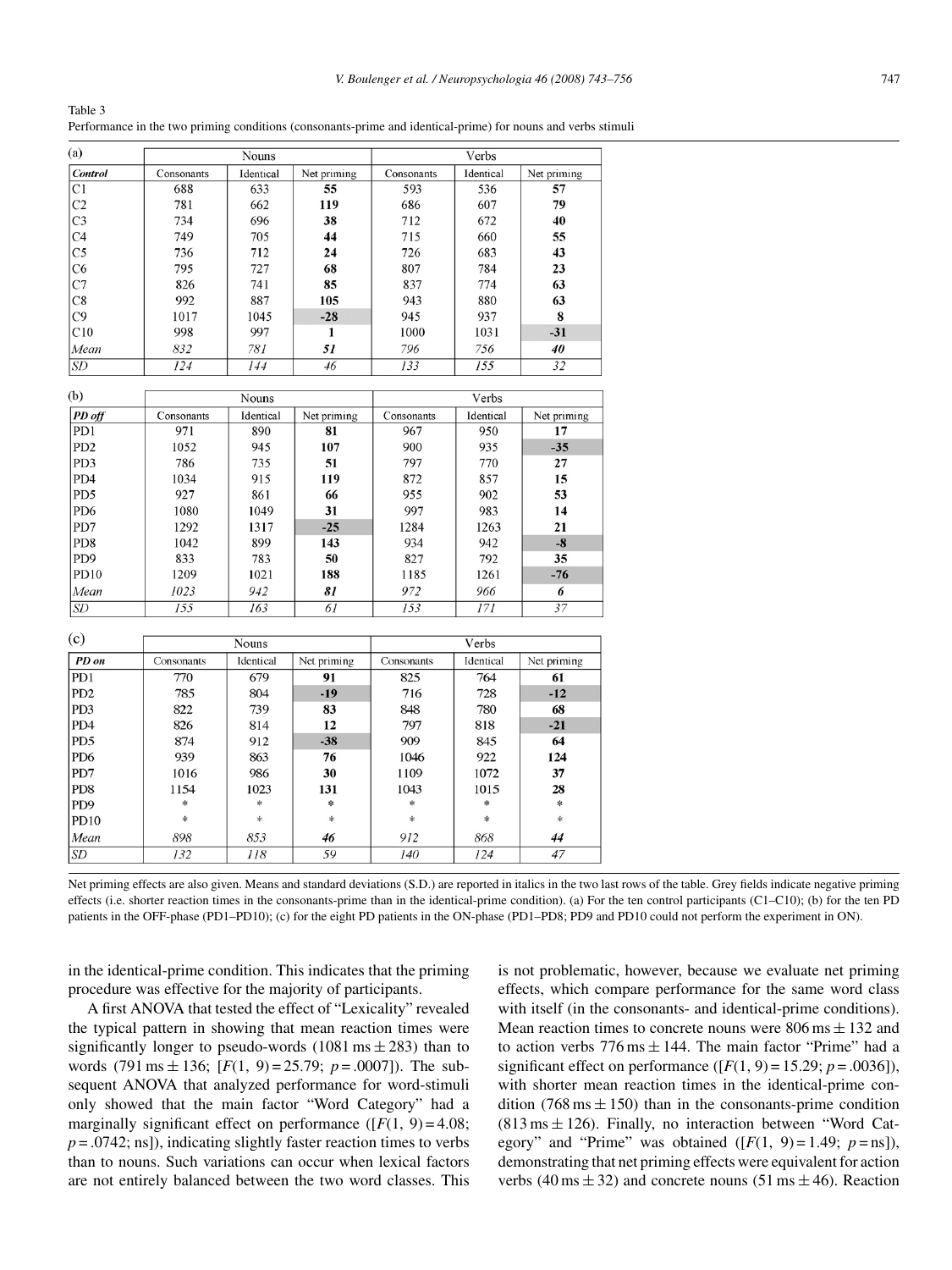times in the identical-prime condition were  $756 \text{ ms} \pm 155$ for verbs and  $780 \pm 144$  for nouns. In the consonantsprime condition, they were  $796 \text{ ms} \pm 133$  and  $832 \text{ ms} \pm 124$ , respectively.

# *3.2. PD patients*

#### • OFF-phase:

The percentage of excluded "error" trials was  $6.57\% \pm 6.69$ for nouns,  $2.71\% \pm 4.19$  for verbs and  $6.57\% \pm 4.58$  for pseudowords. Overall mean reaction times for PD patients in the OFF-phase (975 ms  $\pm$  157) were generally slower than for the control group (791 ms  $\pm$  137;  $t(9) = 3.281$ ;  $p < .0095$  twotailed).

[Table 3b](#page-4-0) plots the data of the ten PD patients in the OFFphase. For concrete nouns, all but one participant (PD7) showed clear effects of priming. This indicates that the priming procedure was effective for PD patients as well. For action verbs, by contrast, no priming was observed for PD2, PD8 and PD10. Moreover, for the remaining six participants who showed priming in both conditions, smaller priming effects were observed for verbs than for nouns.

Like for control participants, the first ANOVA revealed a significant effect of "Lexicality", i.e. mean reaction times were longer for pseudo-words (1254 ms  $\pm$  327) than for words  $(975 \text{ ms} \pm 163; [F(1, 9) = 11.06; p = .0089])$ , testifying that PD patients performed the task adequately. The ANOVA that analyzed performance for word-stimuli showed no effect of "Word Category"  $([F(1, 9) = .042; p = n_s])$ , which indicates that patients responded to action verbs as rapidly as to concrete nouns  $(968 \text{ ms} \pm 161 \text{ vs. } 982 \text{ ms} \pm 156, \text{ respectively})$ tively). The factor "Prime" had a significant effect on performance ( $[F(1, 9) = 41.32; p < .0001]$ ), with shorter mean reaction times in the identical-prime condition (953 ms  $\pm$  163) than in the consonants-prime condition (997 ms  $\pm$  152). However, in contrast to healthy participants, PD patients in the OFF-phase showed a significant interaction between "Word Category" and "Prime" ( $[F(1, 9) = 6.71; p = .0291]$ ), demonstrating that net priming effects differed for concrete nouns and action verbs. Mean reaction times were actually shortened by 81 ms  $(\pm 61)$  when a target noun was primed by an identical-prime (942 ms  $\pm$  163) rather than by a consonantsprime (1023 ms ± 155; *t*(9) = 4.22; *p* = .001, one-tailed; *p* = .002, two-tailed). For action verbs, no significant priming effect  $(6 \text{ ms} \pm 37)$  emerged  $(966 \text{ ms} \pm 171)$  for identical-primes vs. 972 ms  $\pm$  153 for consonants-primes; *t*(9) = .533; *p* = .303 onetailed;  $p = .607$  two-tailed).

A direct comparison of net priming effects between control participants and PD patients in the OFF-phase showed no difference for nouns  $(t(18) = 1.249; p = .228$ , two-tailed), but a clear significant difference for verbs  $(t(18) = -2.403; p = .027$ , twotailed). Hence, while masked priming for concrete nouns had the same effect on response time for healthy controls and for PD patients, masked priming for action verbs was clearly less effective for PD patients than for controls.

• ON-phase:

Only 8 of the 10 PD patients performed the experiment during the ON-phase. Two patients could not participate because of severe dyskinesias.

The percentage of excluded "errors" trials was  $4.1\% \pm 4.89$ for nouns,  $2.14\% \pm 2.25$  for verbs and  $7.95\% \pm 7.17$  for pseudowords. Overall mean reaction times for the eight PD patients during the ON-phase (883 ms  $\pm$  125) did not differ significantly from those of healthy controls (791 ms  $\pm$  137;  $t(7) = 1.0556$ ;  $p =$ ns two-tailed).

[Table 3c](#page-4-0) plots individual data for each of the eight PD patients in the ON-phase. For concrete nouns and action verbs alike, all but two participants (PD2, PD5; and PD2, PD4, respectively) showed clear and comparable effects of priming.

Like in the OFF-phase, mean reaction times were significantly longer for pseudo-words  $(1190 \text{ ms} \pm 257)$  relative to words  $(883 \text{ ms} \pm 122; [F(1, 7) = 18.34; p = .0036])$ . No effect of "Word Category" was obtained  $(F(1, 7) = .410;$  $p =$ ns]), indicating that patients responded to action verbs in a comparable way than to concrete nouns  $(890 \text{ ms} \pm 130 \text{ vs.})$  $875 \text{ ms} \pm 162$ , respectively). A significant effect of "Prime" was observed  $([F(1, 7) = 8.36; p = .0233])$ , showing that patients recognized words faster when they were preceded by an identical-prime  $(860 \text{ ms} \pm 117)$  than by a consonantsprime (905 ms  $\pm$  132). However, contrary to the OFF-phase and similarly to performances of healthy participants, in the ON-phase, no interaction between "Word Category" and "Prime" emerged  $([F(1, 7) = .010; p = n_s])$ . In other words, priming effects in the ON-phase were equivalent for action verbs  $(44 \text{ ms} \pm 47; 868 \text{ ms} \pm 124 \text{ for identical-primes})$ vs.  $912 \text{ ms} \pm 140$  for consonants-primes) and concrete nouns  $(46 \text{ ms} \pm 59; 852 \text{ ms} \pm 118 \text{ vs. } 898 \text{ ms} \pm 132, \text{ respectively}).$ 

• Comparison of performance in the OFF- and ON-phases (with eight PD patients):

To directly compare performance in the two phases, we discarded the data from the two patients that could not be tested in the ON-phase.

A comparison of mean reaction times for words in the OFFand ON-phases did not reveal any significant effect of "Phase"  $(F(1, 7) = 1.648; p = ns]$ ). No main effect of "Word Category" was observed  $([F(1, 7) = .2327; p = ns])$ , but a main effect of "Prime" emerged  $([F(1, 7) = 27.571; p = .0012]$ ). The interaction between these three factors was also significant ([*F*(1,  $(7) = 7.382$ ;  $p = .0299$ ]), revealing the differential net priming effects for verbs, relative to nouns, in the OFF- and ON-phases. Paired *t*-tests revealed that net priming effects for verbs were as expected smaller in the OFF-  $(13 \text{ ms} \pm 26)$  than in the ONphase (44 ms ± 47; *t*(7) = −2.057; *p* = .039, one-tailed; *p* = .079, two-tailed). A comparison of individual data in [Table 3b and c](#page-4-0) shows that for all but one of the 8 PD patients (PD4), net priming increased between the two phases. By contrast, net priming effects for nouns did not differ systematically between the OFF-  $(72 \text{ ms} \pm 54)$  and ON-phases  $(46 \text{ ms} \pm 59; t(7) = 1.051; p = .164,$ one-tailed;  $p = .328$ , two-tailed).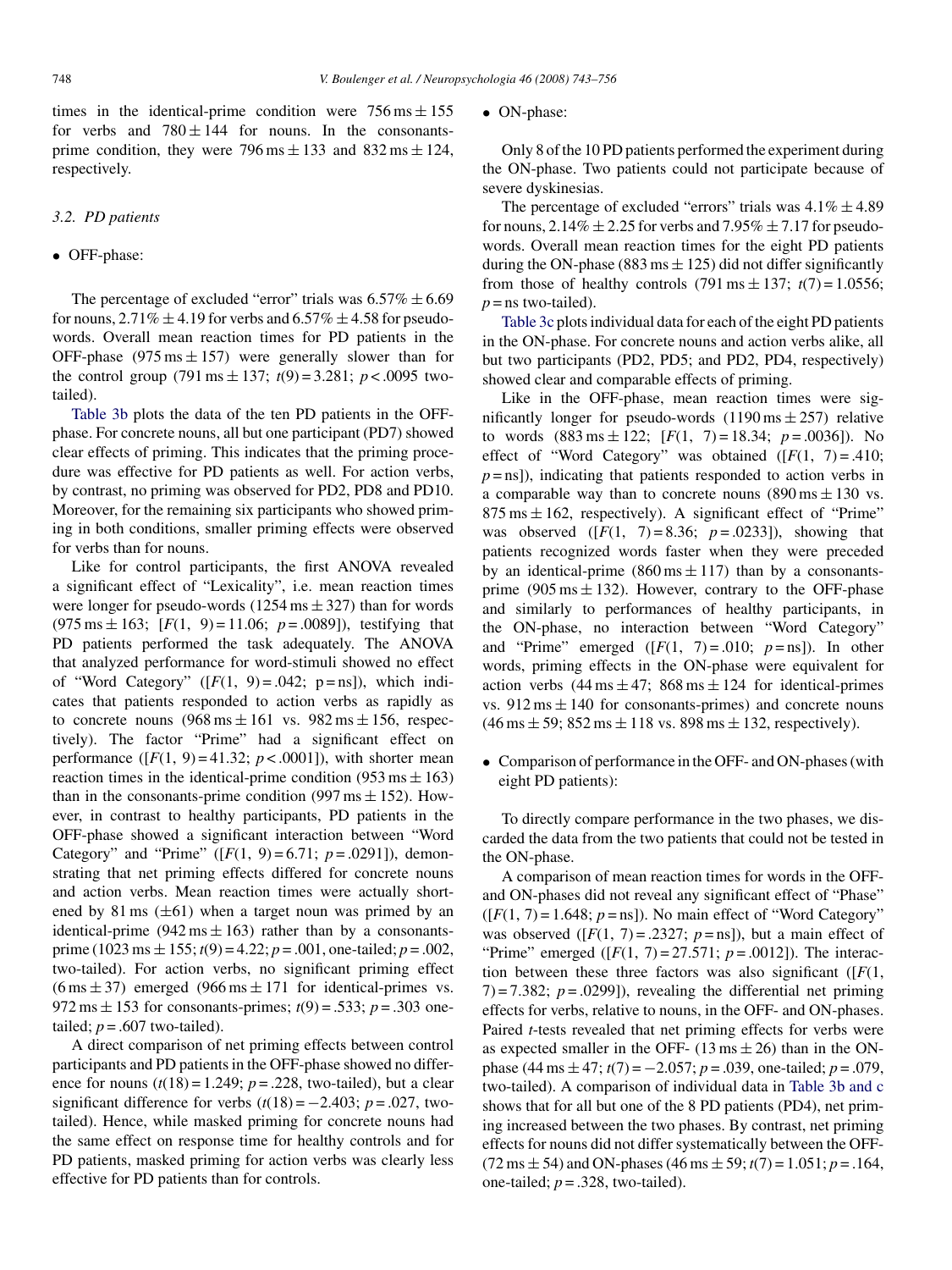Note also that UPDRS scores dropped considerably between the OFF- and ON-phases ([Table 1\).](#page-2-0) The difference between the two phases was highly significant  $([F(1, 7) = 21.217; p < .0002])$ , which indicates that motor performance improved. However, simple regression analyses of individual UPDRS scores and priming effects in the lexical decision task did not reveal a systematic relation between the two measures. The limited number of participants and the large inter-individual variability of priming strength between participants in general may explain this result. That is, a patient with a relative low UPDRS score can have a smaller net priming effect than a patient with a relative high UPDRS score. Although net priming effects of both patients will increase with Levodopa intake, linear regression analysis will not necessarily capture this relation.

Finally, to verify whether patients' performance was modulated by variables such as the duration of the disease or their cognitive performance in general, we correlated the strength of



Fig. 2. Mean performance of the eight PD patients during the ON- and OFFphases together with performance of the 10 healthy controls. Data are plotted for noun- (in white) and verb-stimuli (in black) as a function of priming conditions (consonants-prime and identical-prime). (\*) Significant net priming effects (i.e. difference between reaction times in the identical-prime and the consonantsprime conditions); ns: non significant.

priming effects to these different variables. Although the duration of the symptoms of our PD patients was heterogeneous (between 1 and 17 years), a simple regression analysis showed that there was no significant correlation between this variable and priming effects for either nouns ( $p = .59$  in the OFF-phase and  $p = .92$  in the ON-phase) or verbs ( $p = .65$  and .38, respectively). Similarly, no significant correlation was found between strength of priming and scores obtained at the different cognitive tests (DRS: nouns,  $p = .74$  in OFF and  $p = .78$  in ON, verbs, *p* = .50 in OFF and *p* = .40 in ON; BDI: nouns, *p* = .56 in OFF and  $p = .07$  in ON, verbs,  $p = .34$  in OFF and  $p = .98$  in ON).

# *3.3. Control participants and PD patients during OFF- and ON-phases*

Fig. 2 plots mean performance of the eight PD patients during the ON- and OFF-phases together with performance of healthy controls. Data are plotted for noun- and verb-stimuli as a function of priming conditions. As evident from this comparison, despite the fact that overall reaction times varied, significant priming effects were observed in all but one condition: action verbs in the OFF-phase of PD patients.

# **4. Discussion**

The present study aimed at determining to what extent motor regions contribute to action word processing by comparing masked priming effects for action verbs and concrete nouns in non-demented PD patients off and on dopaminergic treatment. Our results reveal that processing of action words can be selectively disrupted following a pathology that affects the motor system. When PD patients were deprived of dopaminergic treatment, that is, when motor disability was strongest, masked priming effects for action words were nearly absent. At the same time however, robust priming effects were observed for concrete nouns, thus discarding the possibility that lack of priming for verbs was due to an overall decrease in the ability of PD patients to capture information from masked words. Interestingly, following Levodopa intake, priming effects for action verbs restored and appeared as strong as for concrete nouns, and comparable to those of healthy controls. Together with the results of the control group, this latter feature allows discarding the possibility that lexical features of the lists of action verbs and concrete nouns may have been responsible for the difference in priming strength between the two classes of words. For the same patients and using the same lists of words, priming effects were absent for action verbs but not for concrete nouns, and this only during the OFF-phase.

Hence, just like for motor preparation and execution [\(Dick](#page-11-0) [et al., 1987; Haslinger et al., 2001\),](#page-11-0) processing of action words in PD varies with treatment, which suggests that brain regions that are involved in motor processes are partly recruited during lexical access. Coherent with previous studies that showed deficits for verb processing in patients with progressive supranuclear palsy [\(Daniele et al., 1994\)](#page-11-0) or motor neuron disease ([Bak](#page-11-0) [et al., 2001, 2006;](#page-11-0) [Bak & Hodges, 2004\),](#page-11-0) our results thus provide evidence that aspects of the meaning of action words could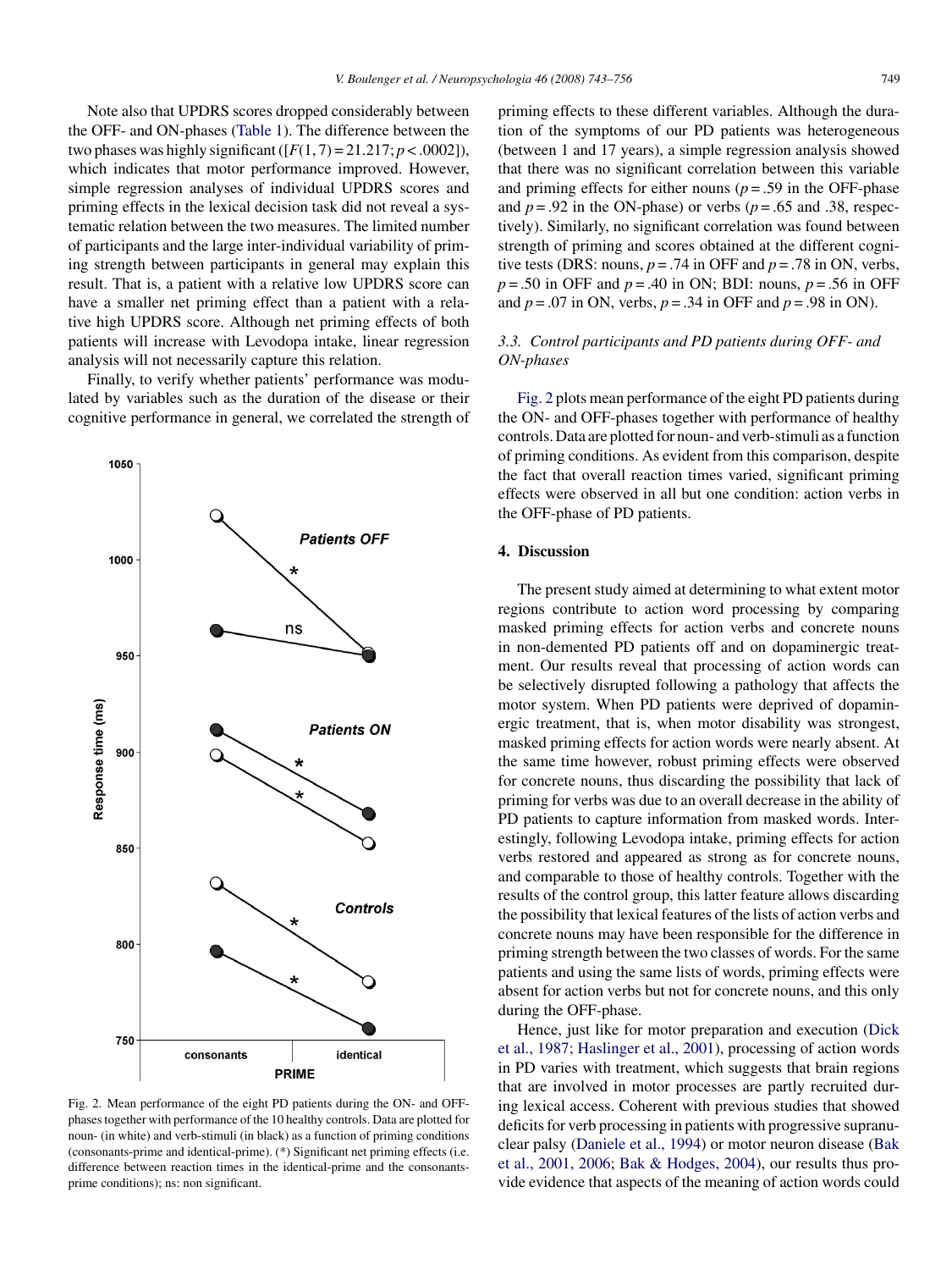be represented in the motor system. However, since the dissociation between nouns and verbs in our study was only evident when priming effects were considered (but not when overall reaction times or error rates were measured), deficit in action word processing following motor impairments must be subtle. Other parts of the language network might therefore be sufficient to correctly identify these words. Note, though, that lack of priming for action verbs in our PD patients was obtained during the practically defined OFF-period, that is, while weaning was partial, temporary and minimal. The real impact of the motor system for processing action words might therefore have been underestimated. Note also that in as much as Parkinson's disease affects the nigrostriatal system (which projects to motor and premotor areas of the cortex), the present data document a nigrostriatal "modulation" of action word processing in motor areas. However, our results do not allow clearly identifying the locus of the identified word processing deficit. Although brain imaging studies point to the role of cortical motor regions in action word processing ([Aziz-Zadeh et al., 2006; Hauk et al.,](#page-11-0) [2004;](#page-11-0) Pulvermüller, Hauk et al., 2005), studies with patients suffering from lesions in motor and premotor areas are needed to clarify the precise role of the motor cortex in word recognition.

Previous studies have shown that non-demented PD patients can display deficits on more general measures of language functioning such as sentence comprehension ([Grossman, 1999;](#page-11-0) [Grossman et al., 1991;](#page-11-0) [Grossman, Carvell, Stern, Gollomp, &](#page-11-0) [Hurtig, 1992;](#page-11-0) [Grossman et al., 2001;](#page-11-0) [Lieberman, Friedman,](#page-12-0) [& Feldman, 1990;](#page-12-0) [Lieberman et al., 1992; Natsopoulos et al.,](#page-12-0) [1991\),](#page-12-0) language production [\(Beatty & Monson, 1989\)](#page-11-0) or lexical ambiguity resolution [\(Copland, Chenery, & Murdoch, 2000\).](#page-11-0) Verb learning ([Grossman, Stern, Gollomp, Vernon, & Hurtig,](#page-11-0) [1994\) a](#page-11-0)nd selective (oral) verb production deficits have also been reported [\(Bertella et al., 2002; Peran et al., 2003\).](#page-11-0) While these language deficiency have classically been attributed to difficulties in processing grammatical information, especially about verbs, recent studies have suggested that they may rather reflect limitations of cognitive resources in terms of working memory or general slow down of information processing [\(Grossman](#page-11-0) [et al., 2002;](#page-11-0) [Grossman, Carvell, & Peltzer, 2005\).](#page-11-0) Both interpretations, however, do not seem to account for the selective lack of priming effect for action verbs that we observed in our PD patients. First, masked priming is known to reflect automatic activation of lexico-semantic information at the word level [\(Ferrand et al., 1994;](#page-11-0) [Forster & Davis, 1984;](#page-11-0) [Greenwald, Draine,](#page-11-0) [& Abrams, 1996\).](#page-11-0) The deficit in action word processing of our PD patients may therefore occur at this particular level rather than at the grammatical level. Second, the fact that PD patients displayed normal priming effects for concrete nouns during the phase where no priming was observed for action verbs, is incompatible with the hypothesis that postulates a general slowing down of lexical retrieval for words in PD patients [\(Grossman](#page-11-0) [et al., 2002\).](#page-11-0) Similarly, accounts that relate deviant language processing in PD to a generalized alteration in neural signal-tonoise ratio [\(Angwin, Chenery, Copland, Murdoch, & Silburn,](#page-10-0) [2003;](#page-10-0) [Bloxham, Dick, & Moore, 1987;](#page-11-0) [Kischka et al., 1996;](#page-12-0) Spitzer  $\&$  Neumann, 1996) – which could thus result in less efficient processing of weak signals such as masked words –

cannot explain the dissociation we found between action verbs and concrete nouns. In the same way, changes in the timecourse of semantic activation observed in some PD patients as well as in healthy subjects who ingested Levodopa ([Angwin](#page-10-0) [et al., 2003;](#page-10-0) [Angwin, Chenery, Copland, Murdoch, & Silburn,](#page-10-0) [2004;](#page-10-0) [Angwin, Chenery, Copland, Arnott, et al., 2004;](#page-10-0) [Arnott,](#page-11-0) [Chenery, Murdoch, & Silburn, 2001\) m](#page-11-0)ay not explain why priming effects in our study were absent only for action verbs in PD patients off treatment. Finally, for practical reasons, all PD patients performed the experiment first off and then on dopaminergic treatment. This could suggest that performance for action verbs improved in the ON-period because of learning. But here again, such learning bias cannot account for the dissociation between the two word categories, since performance for concrete nouns was comparable in the two phases.

According to our hypothesis, masked priming effects for action verbs are absent in PD patients because motor areas, which do not function adequately during dopamine depletion [\(Dick et al., 1987; Jahanshahi et al., 1995; Jenkins et al.,](#page-11-0) [1992; Oishi et al., 1995; Playford et al., 1992; Rascol et al.,](#page-11-0) [1992, 1994; Shibasaki et al., 1978\),](#page-11-0) are involved in lexical access. This hypothesis joins recent theoretical arguments which consider language understanding either as a form of mental simulation involving the "mirror neuron system" [\(Gallese &](#page-11-0) [Lakoff, 2005;](#page-11-0) [Rizzolatti & Fadiga, 2004;](#page-12-0) [Tettamanti et al.,](#page-13-0) [2005\),](#page-13-0) or as the result of Hebbian correlation learning between perisylvian language areas and motor regions (Pulvermüller, [2005\).](#page-12-0) The mirror neuron system consists of visuomotor neurons, located in premotor and motor cortices, which respond to action execution, action observation and action-related sounds [\(Aziz-Zadeh, Maeda, Zaidel, Mazziotta, & Iacoboni, 2002;](#page-11-0) [Aziz-Zadeh, Iacoboni, Zaidel, Wilson, & Mazziotta, 2004;](#page-11-0) [Buccino et al., 2001;](#page-11-0) [Fadiga, Fogassi, Pavesi, & Rizzolatti, 1995;](#page-11-0) [Gallese, Fadiga, Fogassi, & Rizzolatti, 1996;](#page-11-0) [Kohler et al., 2002;](#page-12-0) [Rizzolatti, Fadiga, Gallese, & Fogassi, 1996;](#page-12-0) [Rizzolatti, Fadiga,](#page-12-0) [Matelli et al., 1996\).](#page-12-0) It has been suggested that mirror neurons code action content at an abstract level, accessible by language [\(Gallese & Lakoff, 2005\).](#page-11-0) Hence, the meaning of action words could be assessed through the mirror neuron system by mentally simulating the described actions. The "Hebbian learning model", by contrast, postulates that meaning-related information about action words may be represented in motor areas (Pulvermüller, [1996, 2001, 2005\),](#page-12-0) because functional links between cortical systems for language and action would develop during language acquisition (Pulvermüller, Shtyrov et al., 2005; [Shtyrov, Hauk, &](#page-13-0) Pulvermüller, 2004). Any variable that affects the normal functioning of motor regions should thus affect the understanding of action-related language.

Whatever the exact underlying mechanism, the selective deficit for action verbs that we observed in the present study confirms previous suggestions that representations of concrete nouns and action verbs involve partly distinct brain regions [\(Boulenger, Decoppet, Roy, Paulignan, & Nazir, 2007;](#page-11-0) [Caramazza & Hillis, 1991;](#page-11-0) [Damasio & Tranel, 1993;](#page-11-0) [Hillis,](#page-12-0) [Wityk, Barker, & Caramazza, 2003\),](#page-12-0) with the latter extending into motor areas [\(Aziz-Zadeh et al., 2006; Boulenger et al., 2006;](#page-11-0) [Hauk et al., 2004; Oliveri et al., 2004;](#page-11-0) Pulvermüller, Shtyrov et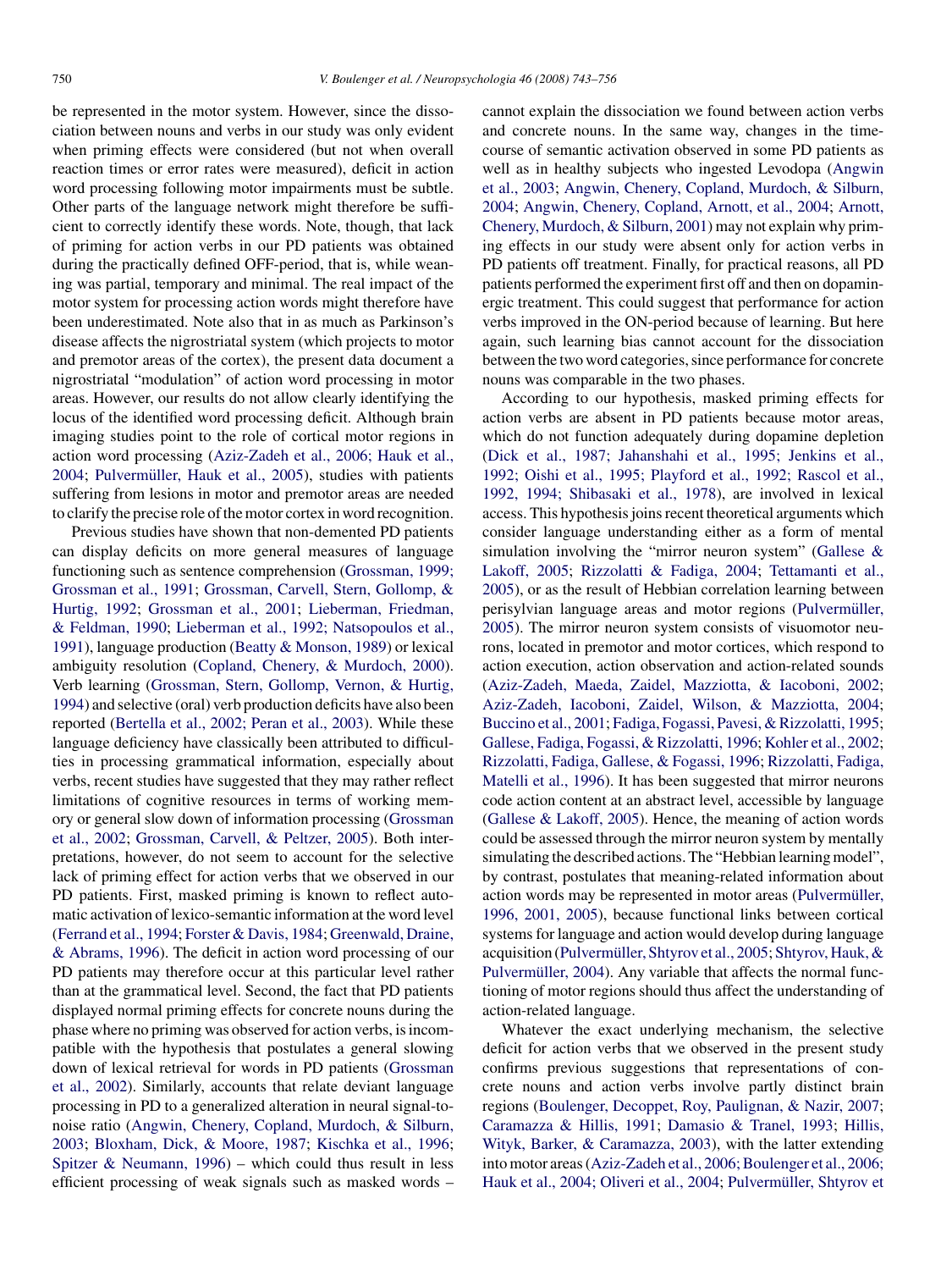[al., 2005;](#page-12-0) [Shtyrov et al., 2004\).](#page-13-0) The verb processing deficit in PD is mild though, which suggests that the contribution of motor regions to action word understanding may be relatively small. It is important to note here that human cortical motor regions seem to be involved in processing words describing human actions only, and are not recruited during processing of words describing actions performed by other species [\(Buccino et al., 2004;](#page-11-0) [Mason, Banfield, & Macrae, 2004;](#page-12-0) see also [Boulenger et al.,](#page-11-0) [2007](#page-11-0) for related findings). One possible contribution of motor regions to action word understanding could therefore be that of providing pragmatic knowledge about the actions described by the words.

In line with this speculation, neuropsychological studies have shown that focal brain disease or lesions can independently disrupt semantic and functional aspects of knowledge. Hence, patients with semantic dementia, for instance, can display degraded conceptual knowledge about objects (e.g. they fail to produce correct semantic descriptions about objects), while pertaining knowledge about how to use the objects appropriately ([Buxbaum, Schwartz, & Carew, 1997;](#page-11-0) [Hodges, Garrard,](#page-12-0) [& Patterson, 1998;](#page-12-0) [Lauro-Grotto, Piccini, & Shallice, 1997\).](#page-12-0) Conversely, other patients are able to provide conceptual explanation about objects but fail to organize correct actions to and with these objects [\(De Renzi & Lucchelli, 1988;](#page-11-0) [Ochipa, Rothi,](#page-12-0) [& Heilman, 1989, 1992\).](#page-12-0) Such dissociations have been taken as evidence that two independent subsystems – one for object semantics and one for action semantics – underlie representations of familiar objects. The results of the present study could thus suggest that action words are processed through separate pathways, one giving semantic information about the words (i.e. their meaning, the entities they relate to, in which context they are encountered, etc.), and the other providing pragmatic/functional information about how the actions they refer to can be performed.

In conclusion, the present study reveals that processing of action verbs can be selectively affected in PD patients off dopaminergic treatment, but that this deficit can recover following Levodopa intake. Although we still need to better understand the functional role of motor regions in action word understanding, our findings provide evidence that processing of action-related language partly relies on the motor system.

# **Acknowledgements**

We thank all patients and control participants for their participation in this study. We also thank three anonymous reviewers for their extremely helpful comments in improving the quality of the paper. This work was supported by the CNRS and Université Claude Bernard, Lyon. V.B. was also supported by a fellowship from the MENRT (Ministère de l'Education Nationale, de la Recherche et des Transports). T.A.N. is member of the Marie Curie Research and Training Network: Language and Brain (RTN: LAB) funded by the European Commission (MRTN-CT-2004-512141) as part of its Sixth Framework Program.

# **Appendix A**

List of the words (concrete nouns and action verbs) used in the lexical decision task. Mean values of word frequency (FQ), length in letters (LETT), number of syllables (SYLL), bigram (BIGR) and trigram frequency (TRIG), age-of-acquisition (AoA) and imageability (IMAG), number of orthographic neighbours (ORTH NEIGH) and of phonological neighbours

| <b>Nouns</b> | FQ    | <b>LETT</b> | SYLL           | <b>BIGR</b> | TRIG    | AoA  | <b>IMAG</b> | <b>ORTH NEIGH</b> | PHON NEIGH   | PHON COMPL     |
|--------------|-------|-------------|----------------|-------------|---------|------|-------------|-------------------|--------------|----------------|
| Aigle        | 9     | 5           |                | 3627.42     | 194.03  | 3.28 | 5.32        | 7                 | 3            | 1.5            |
| Avion        | 34.71 | 5           | $\overline{2}$ | 3791.62     | 237.67  | 1.5  | 5.88        |                   |              | 3.5            |
| Canoë        | 1.29  | 5           |                | 4856.14     | 159.17  | 4.96 | 5.5         |                   |              | 3.5            |
| Hêtre        | 3.1   | 5           |                | 4917.89     | 1667.96 | 5.5  | 3.11        | $\mathbf{0}$      |              | 2.5            |
| Hotte        | 1.77  | 5           |                | 4705.12     | 883.37  | 3.12 | 4.4         |                   | 15           | 2.5            |
| Hutte        | 4.13  | 5           |                | 4998.79     | 902.25  | 5.08 | 4.81        | 3                 | 17           | 2.5            |
| Panda        | 0.06  | 5           | $\mathfrak{2}$ | 9829.56     | 490.58  | 3.32 | 5.77        | 4                 | 13           | 2              |
| Poney        | 0.39  | 5           | $\overline{c}$ | 9438.69     | 68.8    | 2.92 | 5.68        | $\Omega$          | 14           | $\overline{2}$ |
| Ruche        | 1.97  | 5           |                | 1443.66     | 443.07  | 3.92 | 5.2         |                   | 14           | 1.5            |
| Totem        | 3.06  | 5           | $\overline{2}$ | 4508.98     | 201.47  | 5.4  | 3.86        | $\Omega$          | $\mathbf{0}$ | 2.5            |
| Arcade       | 1.48  | 6           | $\mathfrak{2}$ | 1355.19     | 117.82  | 5.8  | 3.5         | $\overline{c}$    |              |                |
| Baobab       | 0.42  | 6           | 3              | 761.13      | 58.97   | 6    | 4           | $\mathbf{0}$      |              |                |
| Cagibi       | 2.42  | 6           |                | 1423.11     | 33.53   | 5.48 | 3.54        | $\mathbf{0}$      | $\Omega$     | 3              |
| Canyon       | 0.58  | 6           | 2              | 4775.36     | 98.74   | 6.12 | 3.36        |                   | 11           |                |
| Dindon       | 0.94  | 6           | $\overline{2}$ | 4158.66     | 43.2    | 4.08 | 5           |                   | 2            |                |
| Donjon       | 2.35  | 6           | 2              | 7228.84     | 704.43  | 4.56 | 4.95        |                   |              |                |
| Écluse       | 1.9   | 6           | $\mathfrak{2}$ | 1672.2      | 184.56  | 5.4  | 3.27        |                   |              |                |
| Église       | 94.77 | 6           | $\overline{c}$ | 2345.58     | 237.43  | 2.93 | 5.5         | $\Omega$          |              |                |
| Étoile       | 32.42 | 6           | $\overline{2}$ | 3838.43     | 227.65  | 1.45 | 5.61        | $\overline{2}$    | $\Omega$     |                |
| Girafe       | 1.03  | 6           | $\overline{2}$ | 1567.74     | 84.21   | 2.32 | 5.86        | $\overline{0}$    |              | 2.5            |
| Gradin       | 0.65  | 6           | $\mathfrak{2}$ | 3693.58     | 679.36  | 4.96 | 4.81        |                   |              | 3              |
| Grotte       | 12.35 | 6           |                | 4013.74     | 424     | 3.05 | 4.55        |                   |              | 2.5            |
| Guenon       | 1     | 6           | 2              | 5105.99     | 167.03  | 3.95 | 3.9         | $\Omega$          |              | 2              |
| Hangar       | 6.97  | 6           | $\mathfrak{2}$ | 3741.31     | 277.73  | 5    | 4.59        | $\mathbf{0}$      |              | 3              |
| Marais       | 9.65  | 6           | $\overline{c}$ | 8893.35     | 1445.96 | 5.73 | 3.2         | 8                 | 30           | 2              |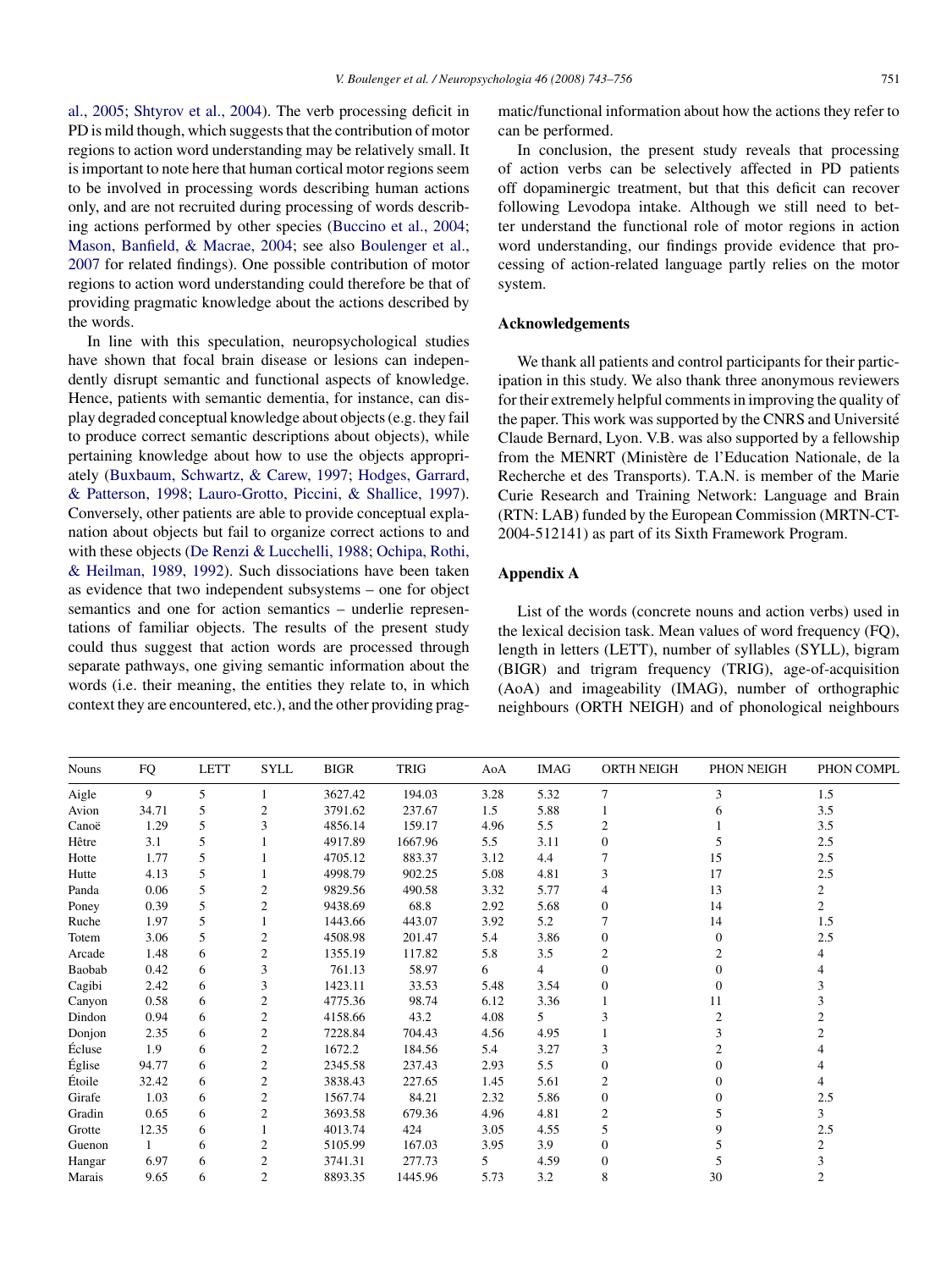# Appendix A (*Continued* )

| Nouns                | FQ           | <b>LETT</b>                | <b>SYLL</b>             | <b>BIGR</b>        | <b>TRIG</b>      | AoA            | <b>IMAG</b>              | ORTH NEIGH                       | PHON NEIGH                   | PHON COMPL              |
|----------------------|--------------|----------------------------|-------------------------|--------------------|------------------|----------------|--------------------------|----------------------------------|------------------------------|-------------------------|
| Moulin               | 14.52        | 6                          | 2                       | 11156.36           | 676.74           | $\overline{4}$ | 5.6                      | $\boldsymbol{0}$                 | 9                            | $\overline{c}$          |
| Mûrier               | 0.35         | 6                          | $\overline{c}$          | 2879.87            | 288.44           | 6.4            | 3.81                     | $\mathfrak{2}$                   | $\overline{4}$               | $\mathfrak{Z}$          |
| Podium               | 0.58         | 6                          | 2                       | 3015.08            | 39.49            | 5.2            | 5                        | $\mathbf{1}$                     | 1                            | 3.5                     |
| Ponton               | 1.1          | 6                          | $\overline{\mathbf{c}}$ | 10764.39           | 1702.65          | 5.07           | 3                        | $\mathfrak{2}$                   | 11                           | $\sqrt{2}$              |
| Requin               | 1.29         | 6                          | $\overline{c}$          | 3741.16            | 159.44           | 2.96           | 5.81                     | $\mathfrak{2}$                   | 12                           | $\sqrt{2}$              |
| Toison               | 3.42         | 6                          | 2                       | 8015.57            | 1263.44          | 6.45           | 1.89                     | $\mathfrak{2}$                   | 6                            | 3                       |
| Virage               | 5.94         | 6                          | $\overline{c}$          | 3063.64            | 336.67           | 3.76           | 5.09                     | $\tau$                           | $\tau$                       | 2.5                     |
| Arbuste              | 1.32         | $\overline{7}$             | $\mathbf{c}$            | 1694.75            | 197.37           | 4.56           | 4.73                     | $\boldsymbol{0}$                 | $\boldsymbol{0}$             | 5                       |
| Auberge              | 9.71         | 7                          | 2                       | 3713.96            | 124.84           | 4.8            | 4.77                     | $\boldsymbol{0}$                 | 1                            | 3.5                     |
| <b>Bosquet</b>       | 1.77         | $\tau$                     | $\overline{c}$          | 2248.54            | 599.46           | 6.32           | 3.5                      | $\mathbf{1}$                     | 3                            | 2.5                     |
| Cabanon              | 0.9          | 7                          | 3                       | 2497.54            | 61.48            | 4.07           | 5                        | $\boldsymbol{0}$                 | 1                            | 3                       |
| Calèche<br>Caverne   | 2.29<br>4.9  | $\boldsymbol{7}$<br>$\tau$ | 2<br>$\overline{c}$     | 4514.31            | 550.93<br>412.82 | 4.07<br>3.8    | 4.2<br>4.86              | $\mathbf{1}$                     | 3<br>$\overline{\mathbf{c}}$ | 2.5                     |
| Chambre              | 231.23       | $\overline{7}$             | $\mathbf{1}$            | 2999.25<br>3132.07 | 1005.93          | 1.35           | 4.72                     | $\overline{c}$<br>$\mathfrak{2}$ | 6                            | 3.5<br>2.5              |
| Chameau              | 3.52         | 7                          | 2                       | 3897.52            | 1058.85          | 3.28           | 5.95                     | $\mathbf{1}$                     | 6                            | $\boldsymbol{2}$        |
| Cumulus              | 0.58         | $\boldsymbol{7}$           | 3                       | 771.43             | 38.75            | 5.07           | 3.9                      | $\mathfrak{2}$                   | 1                            | 3.5                     |
| Éléphant             | 5.68         | 7                          | 3                       | 1570.36            | 457.78           | 2.12           | 5.86                     | $\boldsymbol{0}$                 | $\boldsymbol{2}$             | 3.5                     |
| Falaise              | 9.74         | 7                          | 2                       | 4701.2             | 798.53           | 4.15           | 4.39                     | 3                                | 5                            | 2.5                     |
| Goéland              | 0.42         | $\boldsymbol{7}$           | 3                       | 1242.53            | 110.42           | 4.8            | 4.5                      | $\boldsymbol{0}$                 | $\boldsymbol{0}$             | 3.5                     |
| Iceberg              | 0.77         | 7                          | $\mathbf{c}$            | 1188.83            | 31.97            | 4.57           | 5.4                      | $\boldsymbol{0}$                 | $\boldsymbol{0}$             | 5                       |
| Licorne              | 1.1          | 7                          | $\overline{c}$          | 2571.27            | 397.42           | 3.95           | 4.5                      | $\overline{c}$                   | 2                            | 3.5                     |
| Oranger              | 1.61         | $\tau$                     | 3                       | 4328.65            | 845.55           | 4.85           | 4.14                     | $\mathfrak{2}$                   | $\mathfrak{2}$               | 3.5                     |
| Oseraie              | 0.29         | $\overline{7}$             | 3                       | 2658.04            | 311.02           | 6.8            | 2.2                      | $\mathfrak{2}$                   | 7                            | 3.5                     |
| Pommier              | 5.35         | $\tau$                     | $\mathbf{c}$            | 7236.32            | 1767.02          | 3.05           | 5.45                     | 3                                | $\tau$                       | 3                       |
| Prairie              | 9.29         | $\tau$                     | $\overline{c}$          | 6623.51            | 663.49           | 3.4            | 5.13                     | $\mathbf{1}$                     | 3                            | 3                       |
| Sen tier             | 16.39        | $\overline{7}$             | $\overline{c}$          | 7737.99            | 1324.38          | 4.75           | 4.66                     | $\overline{\mathcal{A}}$         | 12                           | 3                       |
| Tem pête             | 17.42        | $\tau$                     | $\overline{c}$          | 2971.79            | 562.34           | 4.07           | 2.8                      | $\overline{c}$                   | 3                            | 2.5                     |
| Terrain              | 61.87        | $\boldsymbol{7}$           | $\overline{\mathbf{c}}$ | 4704.97            | 969.53           | 3.7            | 3.61                     | 3                                | 14                           | $\overline{c}$          |
| Terrier              | 1.9          | 7                          | $\mathbf{c}$            | 4955.02            | 1003.86          | 4              | 3.77                     | $\overline{c}$                   | 9                            | 3                       |
| Tornade              | 1.9          | 7                          | $\overline{c}$          | 3348.37            | 89.59            | 5.93           | 3.6                      | $\mathbf{1}$                     | $\mathbf{1}$                 | 3                       |
| Tronçon              | 2.26         | $\overline{7}$             | $\mathbf{c}$            | 3593.77            | 617.72           | 6              | 3                        | $\boldsymbol{0}$                 | 3                            | 3                       |
| Verglas              | 1.06         | $\overline{7}$             | $\mathbf{c}$            | 2519.03            | 322.98           | 5.07           | 4.2                      | $\boldsymbol{0}$                 | $\boldsymbol{0}$             | 3.5                     |
| Vitrine              | 11.42        | $\overline{7}$             | $\overline{c}$          | 4474.5             | 532.88           | 4.4            | 4.9                      | $\mathbf{1}$                     | 1                            | 3.5                     |
| Bananier             | 0.45         | 8                          | 3                       | 4713.17            | 365.62           | 4.07           | 3                        | $\boldsymbol{0}$                 | $\boldsymbol{0}$             | $\overline{4}$          |
| Banquise             | $\mathbf{1}$ | 8                          | $\mathbf{c}$            | 3695.2             | 282.94           | 5.12           | 4.5                      | $\boldsymbol{0}$                 | $\boldsymbol{0}$             | 2.5                     |
| Barrière             | 12.48        | 8                          | $\mathbf{c}$            | 4371.53            | 391.89           | 2.7            | 5.28                     | $\mathbf{1}$                     | 6                            | 5                       |
| Bâtiment             | 19.26        | 8                          | 3                       | 2565.18            | 807.14           | 4.2<br>4.04    | 5                        | $\mathbf{1}$                     | 3                            | 3                       |
| Cerisier             | 1.68<br>3.35 | 8<br>8                     | 3<br>3                  | 6076.53            | 479.05<br>544.19 | 5.67           | 5.54<br>5                | $\mathbf{1}$<br>$\mathbf{1}$     | 1<br>2                       | 4<br>3                  |
| Chevalet<br>Corridor | 5.06         | 8                          | 3                       | 2509.06<br>5011.76 | 320.22           | 6.48           | 3.54                     | $\boldsymbol{0}$                 | $\boldsymbol{0}$             | 3.5                     |
| Grillage             | 5            | 8                          | 2                       | 1899.71            | 319.69           | 3.44           | 5.59                     | $\mathfrak{2}$                   | 4                            | 4.5                     |
| Monumen              | 8.61         | 8                          | 3                       | 6753.73            | 1246.29          | 5              | 3.5                      | $\boldsymbol{0}$                 | $\boldsymbol{0}$             | 3                       |
| Moquette             | 7.97         | 8                          | $\overline{c}$          | 2650.77            | 339.62           | 3.12           | 4.81                     | $\tau$                           | 8                            | 2.5                     |
| Penderie             | 1.39         | 8                          | $\overline{\mathbf{c}}$ | 4693.45            | 765.49           | 5.44           | 4.68                     | 0                                | 4                            | $\mathfrak{Z}$          |
| Rambarde             | 1.32         | 8                          | $\overline{c}$          | 1494.19            | 156.91           | 4.72           | 3.9                      | $\boldsymbol{0}$                 | 5                            | 3.5                     |
| Mean                 | 10.39        | 6.57                       | 2.11                    | 4109.40            | 505.37           | 4.38           | 4.48                     | 1.74                             | 4.84                         | 3.01                    |
| Bâtir                | 8.13         | 5                          | $\overline{\mathbf{c}}$ | 1980.32            | 130.31           | 5.45           | 3.54                     | 5                                | 9                            | $2.5\,$                 |
| Cirer                | 1.68         | 5                          | $\overline{\mathbf{c}}$ | 4200.3             | 713.15           | 5.16           | 4.32                     | 8                                | 27                           | $\sqrt{2}$              |
| Jeter                | 38.77        | 5                          | $\overline{c}$          | 6096.66            | 563.97           | 3.05           | 4.04                     | $\overline{c}$                   | 8                            | $\sqrt{2}$              |
| Ramer                | 0.97         | 5                          | $\overline{\mathbf{c}}$ | 3907.92            | 250.25           | 4.36           | 4.72                     | 9                                | 22                           | $\boldsymbol{2}$        |
| Râper                | 0.23         | 5                          | $\overline{\mathbf{c}}$ | 1759.06            | 99.85            | 4.88           | 4.22                     | 3                                | 26                           | $\overline{c}$          |
| Raser                | 4.03         | 5                          | $\overline{\mathbf{c}}$ | 5396.94            | 396.9432         | 4.0352         | 4.5                      | 14                               | $22\,$                       | $\overline{\mathbf{c}}$ |
| Saler                | 0.39         | 5                          | $\overline{c}$          | 6306.76            | 471.06           | 3.68           | 4.45                     | 7                                | 25                           | $\boldsymbol{2}$        |
| Scier                | 2.39         | 5                          | $\mathbf{1}$            | 2053.7             | 232.24           | 3.6            | 4.95                     | 4                                | $20\,$                       | $\overline{c}$          |
| Semer                | 3.03         | 5                          | $\overline{\mathbf{c}}$ | 7081.73            | 399.07           | 5              | 4.18                     | $\mathbf{1}$                     | $\overline{7}$               | $\sqrt{2}$              |
| Tâter                | 3.06         | 5                          | $\overline{\mathbf{c}}$ | 2869.17            | 476.8            | 4.88           | 3.18                     | 5                                | 26                           | $\mathfrak{2}$          |
| Agiter               | 6.68         | 6                          | 3                       | 4791.1             | 466.91           | 3.76           | $\overline{\mathcal{A}}$ | 3                                | 10                           | 3.5                     |
| Bêcher               | 0.58         | 6                          | $\overline{c}$          | 2056.37            | 444.84           | 5.48           | 3.63                     | 5                                | 13                           | $\overline{c}$          |
| Border               | 1.19         | 6                          | $\overline{\mathbf{c}}$ | 4176.23            | 335.87           | 3.73           | 3.5                      | 7                                | 10                           | 2.5                     |
| <b>Broder</b>        | 1.26         | 6                          | $\overline{c}$          | 4120.21            | 224.72           | 5.56           | 4.18                     | 7                                | 9                            | 3                       |
| Clouer               | 1.55         | 6                          | $\overline{c}$          | 2785.02            | 112.47           | 4.15           | 4.45                     | 4                                | 6                            | 3.5                     |
| Écrire               | 89.16        | 6                          | $\overline{c}$          | 4081.88            | 472.55           | 2.07           | 5.8                      | 4                                | 3                            | 4                       |
| Épiler               | 0.68         | 6                          | 3<br>$\overline{c}$     | 3463.74            | 210.76           | 6.04           | 4.45                     | 3<br>3                           | 6<br>15                      | 3.5<br>$\overline{c}$   |
| Gommer               | 0.97         | 6                          |                         | 6779.04            | 3145.5           | 2.68           | 4.63                     |                                  |                              |                         |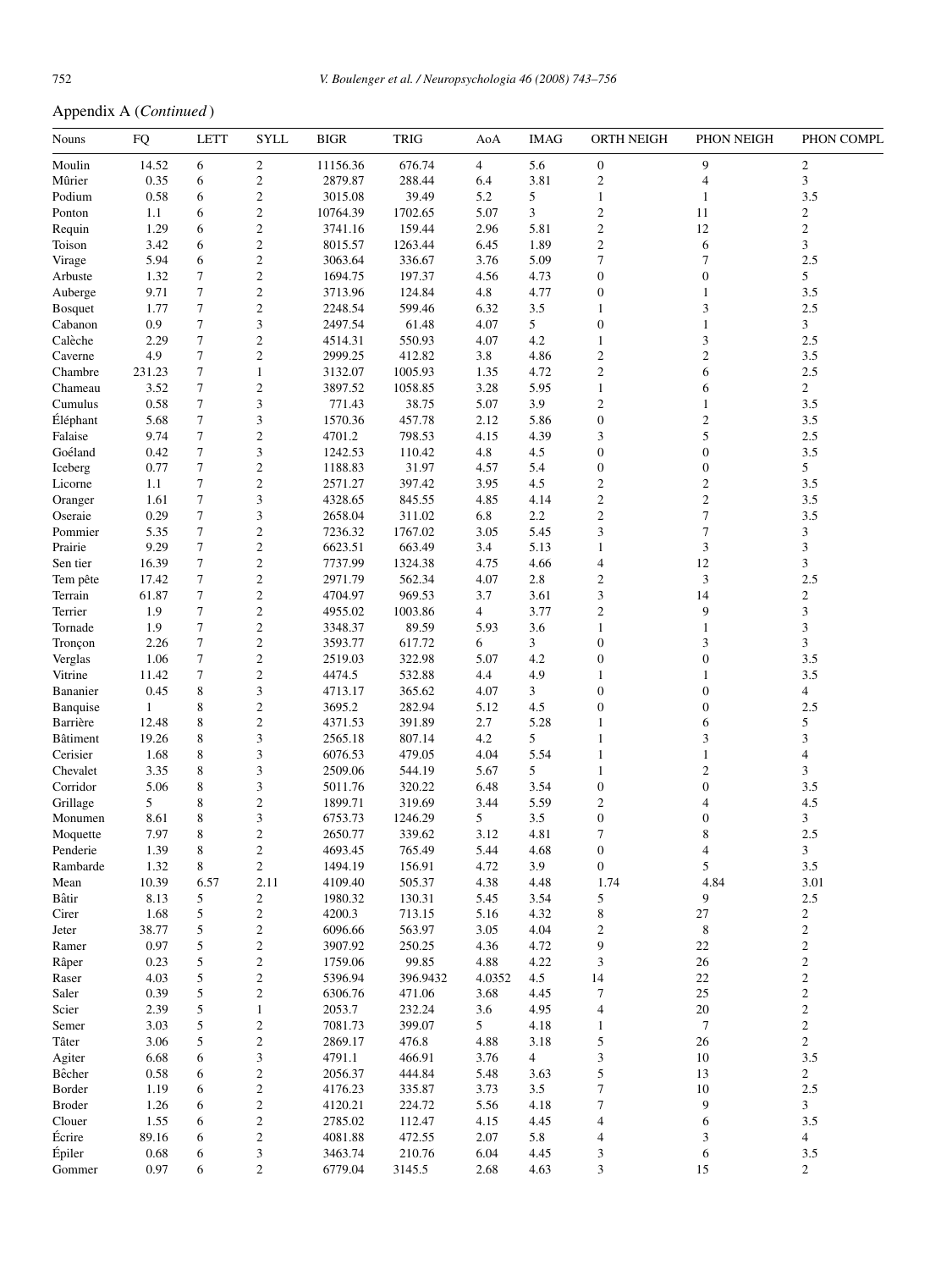<span id="page-10-0"></span>

| Appendix A (Continued) |  |  |  |
|------------------------|--|--|--|
|------------------------|--|--|--|

| Nouns           | FQ     | <b>LETT</b>      | <b>SYLL</b>      | <b>BIGR</b> | <b>TRIG</b> | AoA  | <b>IMAG</b>    | ORTH NEIGH       | PHON NEIGH              | PHON COMPL              |
|-----------------|--------|------------------|------------------|-------------|-------------|------|----------------|------------------|-------------------------|-------------------------|
| Manier          | 5.97   | 6                | $\mathbf{2}$     | 7534.56     | 561.14      | 5.68 | 2.13           | $\tau$           | 13                      | 3                       |
| Masser          | 1.1    | 6                | $\mathbf{2}$     | 7792.34     | 1151.23     | 4.72 | $\overline{4}$ | 9                | 20                      | 3                       |
| Moudre          | 0.74   | 6                | $\mathbf{1}$     | 11448.02    | 520.95      | 5.6  | 2.5            | 5                | 3                       | 2.5                     |
| Opérer          | 12.06  | 6                | 3                | 3873.78     | 155.37      | 4.45 | 3.17           | $\boldsymbol{2}$ | 5                       | 3.5                     |
| Palper          | 2.52   | 6                | $\boldsymbol{2}$ | 6251.71     | 79.96       | 6.2  | 3.04           | $\overline{4}$   | 6                       | 2.5                     |
| Pétrir          | 1.9    | 6                | $\mathbf{2}$     | 3048.47     | 261.57      | 5.68 | 3.95           | $\overline{4}$   | 1                       | 3.5                     |
| Pincer          | 2.35   | 6                | $\mathbf{2}$     | 3354.96     | 277.8       | 2.8  | 4.45           | 5                | 13                      | 2                       |
| Racler          | 1.06   | 6                | $\mathbf{2}$     | 3989.2      | 227.73      | 5.84 | 3.32           | 3                | $\,$ 8 $\,$             | 3                       |
| Saisir          | 33.55  | 6                | $\overline{c}$   | 8440.48     | 2083.55     | 5.05 | 4.5            | 3                | 7                       | 2.5                     |
| Serrer          | 13.42  | 6                | $\mathbf{2}$     | 8611.9      | 1106.28     | 4.7  | 3.6            | 5                | 14                      | 2                       |
| Signer          | 9.23   | 6                | $\overline{c}$   | 3330.94     | 544.8       | 4.84 | 4.41           | $\overline{4}$   | 15                      | 3                       |
| Tondre          | 0.77   | 6                | 1                | 9696.46     | 894.93      | 3.45 | 4.21           | 5                | 9                       | 2.5                     |
| Tordre          | 2.9    | 6                | $\mathbf{1}$     | 5814.48     | 338.09      | 4.4  | 4.11           | $\overline{4}$   | 6                       | 2.5                     |
| Vernir          | 0.39   | 6                | $\mathbf{2}$     | 3561.04     | 660.46      | 5.95 | 3.63           | 5                | 3                       | 3                       |
| Agrafer         | 0.23   | 7                | 3                | 1835.31     | 68.29       | 4.4  | 5.4            | $\sqrt{2}$       | 5                       | 4                       |
| Allumer         | 11.42  | 7                | 3                | 3168.82     | 462.47      | 2.55 | 4.23           | $\sqrt{2}$       | 7                       | 3.5                     |
| Arroser         | 2.55   | $\tau$           | 3                | 2497.37     | 412.32      | 2.8  | 4.81           | $\mathfrak{Z}$   | 7                       | 3.5                     |
| Balayer         | 4.19   | 7                | 3                | 2455.48     | 246.47      | 3.12 | 5.04           | $\mathfrak{2}$   | 3                       | 4.5                     |
| <b>Brosser</b>  | 1.65   | 7                | $\mathbf{2}$     | 4158.96     | 599.1       | 2.07 | 4.8            | $\overline{4}$   | 8                       | 3                       |
| Ciseler         | 0.23   | $\tau$           | $\mathbf{2}$     | 3577.12     | 168.44      | 6.53 | 3.8            | 1                | 5                       | 3                       |
| Creuser         | 7.61   | 7                | $\boldsymbol{2}$ | 3058.72     | 234.08      | 3.04 | 4.55           | 3                | 4                       | 3                       |
| Enfouir         | 1.9    | $\tau$           | $\boldsymbol{2}$ | 4528.46     | 371.87      | 5.8  | 2.6            | $\mathfrak{Z}$   | $\overline{\mathbf{c}}$ | 3.5                     |
| Essuyer         | 6.03   | $\tau$           | 3                | 3300.38     | 207.44      | 3.2  | 4.78           | $\mathbf{2}$     | 4                       | 6                       |
| Faucher         | 2.06   | 7                | $\mathbf{2}$     | 3594.3      | 728.2       | 5.64 | 3.27           | 3                | 15                      | $\boldsymbol{2}$        |
| Ficeler         | 0.39   | $\tau$           | $\sqrt{2}$       | 2829.61     | 131.14      | 5.04 | $\overline{4}$ | 1                | 4                       | 3                       |
| Frapper         | 21.19  | $\tau$           | $\mathbf{2}$     | 2929.02     | 354.41      | 2.85 | 4.5            | $\mathfrak{2}$   | 7                       | 3                       |
| Frotter         | 4.94   | 7                | $\boldsymbol{2}$ | 4005.42     | 424.38      | 3.25 | 4.06           | 6                | 13                      | 3                       |
| Gratter         | 4.94   | $\tau$           | $\overline{c}$   | 4152.75     | 744.68      | 2.7  | 4.36           | $\sqrt{2}$       | 9                       | 3                       |
| Griffer         | 1.39   | $\tau$           | $\mathbf{2}$     | 2372.61     | 141.21      | 2.6  | 4              | $\mathfrak{Z}$   | 11                      | 3                       |
| Jongler         | 0.94   | 7                | $\overline{c}$   | 6503.16     | 289.8       | 3.84 | 5              | $\mathfrak{2}$   | $\mathfrak{2}$          | 3                       |
| Malaxer         | 0.19   | $\tau$           | $\mathfrak{Z}$   | 4093.32     | 355.76      | 5.93 | 4.9            | $\mathbf{1}$     | 3                       | 3.5                     |
| Mendier         | 1.81   | 7                | $\mathbf{2}$     | 4827.74     | 908.19      | 6    | 4.27           | 3                | 13                      | 3                       |
| Montrer         | 66.61  | $\tau$           | $\boldsymbol{2}$ | 10581.79    | 2856.44     | 2.7  | 4.17           | $\mathfrak{Z}$   | 8                       | 3                       |
| Peigner         | 0.81   | $\boldsymbol{7}$ | $\sqrt{2}$       | 3148.86     | 288.22      | 3.07 | 5.4            | $\sqrt{2}$       | $\,$ 8 $\,$             | 3                       |
| Peindre         | 15     | 7                | $\mathbf{1}$     | 4426.16     | 475.79      | 2.7  | 5.2            | $\tau$           | 10                      | 2.5                     |
| Prendre         | 256.16 | 7                | 1                | 5136.04     | 955.6       | 2.05 | 4.12           | 1                | $\boldsymbol{0}$        | 2.5                     |
| Récurer         | 0.42   | $\tau$           | 3                | 4612.62     | 484.71      | 6    | 4.8            | 1                | 4                       | 3                       |
| Réparer         | 9.58   | $\tau$           | 3                | 4701.41     | 736.26      | 3.65 | 3.5            | $\mathfrak{Z}$   | 6                       | 3                       |
| Secouer         | 8      | 7                | $\mathbf{2}$     | 5271.19     | 540.37      | 4.1  | 4.18           | $\sqrt{2}$       | 5                       | 3                       |
| Tapoter         | 0.87   | $\tau$           | 3                | 2939.68     | 235.5       | 4.8  | 5              | $\mathfrak{Z}$   | 8                       | 3                       |
| Astiquer        | 1.16   | 8                | 3                | 3880.11     | 594.07      | 5.4  | 3.37           | 1                | 4                       | 4.5                     |
| Attraper        | 8.9    | 8                | 3                | 2471.49     | 391.91      | 2.36 | 4.2            | $\mathfrak{2}$   | 5                       | 4.5                     |
| <b>Bricoler</b> | 0.97   | 8                | 3                | 2228.52     | 162.77      | 3.56 | $\overline{4}$ | $\overline{c}$   | 5                       | 4                       |
| Caresser        | 9.32   | 8                | 3                | 5770.31     | 710.75      | 2.4  | 4.8            | 3                | 5                       | 3                       |
| Colorier        | 0.32   | 8                | 3                | 5898.38     | 615.55      | 1.84 | 4.6            | $\mathbf{1}$     | 1                       | $\overline{\mathbf{4}}$ |
| Déchirer        | 5.16   | 8                | $\sqrt{3}$       | 3705.59     | 572.54      | 3.04 | 4.23           | $\boldsymbol{2}$ | 6                       | 3                       |
| Découper        | 3.81   | 8                | 3                | 3043.4      | 486.1       | 3.4  | 4.28           | 3                | 8                       | 3                       |
| Dessiner        | 9.74   | 8                | 3                | 16644.66    | 3172.44     | 1.67 | 5.6            | 3                | 6                       | 3                       |
| Pianoter        | 0.19   | 8                | $\sqrt{3}$       | 2788.21     | 149.2       | 5.06 | 4.5            | $\boldsymbol{0}$ | 3                       | 4                       |
| Savonner        | 0.77   | 8                | 3                | 3341.17     | 403.38      | 3.47 | 4.72           | 1                | 5                       | 3                       |
| Soulever        | 11.45  | 8                | $\mathbf{2}$     | 9276.43     | 1187.34     | 4    | 4              | 1                | 8                       | 2.5                     |
| Tricoter        | 1.77   | 8                | 3                | 2900.61     | 193.54      | 3.72 | 4.9            | 3                | 5                       | 4                       |
| Mean            | 10.53  | 6.57             | 2.24             | 4675.85     | 571.49      | 4.11 | 4.22           | 3.54             | 8.84                    | 2.98                    |

(PHON NEIGH), and phonological complexity (PHON COMPL) are reported.

# Angwin, A. J., Chenery, H. J., Copland, D. A., Murdoch, B. E., & Silburn, P. A. (2003). Summation of semantic priming in Parkinson's disease and healthy individuals. *Brain and Language*, *87*, 96–97.

# **References**

- Angwin, A. J., Chenery, H. J., Copland, D. A., Murdoch, B. E., & Silburn, P. A. (2004). The time course of semantic activation in Parkinson's disease. *Brain and Language*, *91*, 145–146.
- Alexander, G. E., DeLong, M. R., & Strick, P. L. (1986). Parallel organization of functionally segregated circuits linking basal ganglia and cortex. *Annual Review of Neuroscience*, *9*, 357–381.
- Angwin, A. J., Chenery, H. J., Copland, D. A., Arnott, W. L., Murdoch, B. E., & Silburn, P. A. (2004). Dopamine and semantic activation: An inves-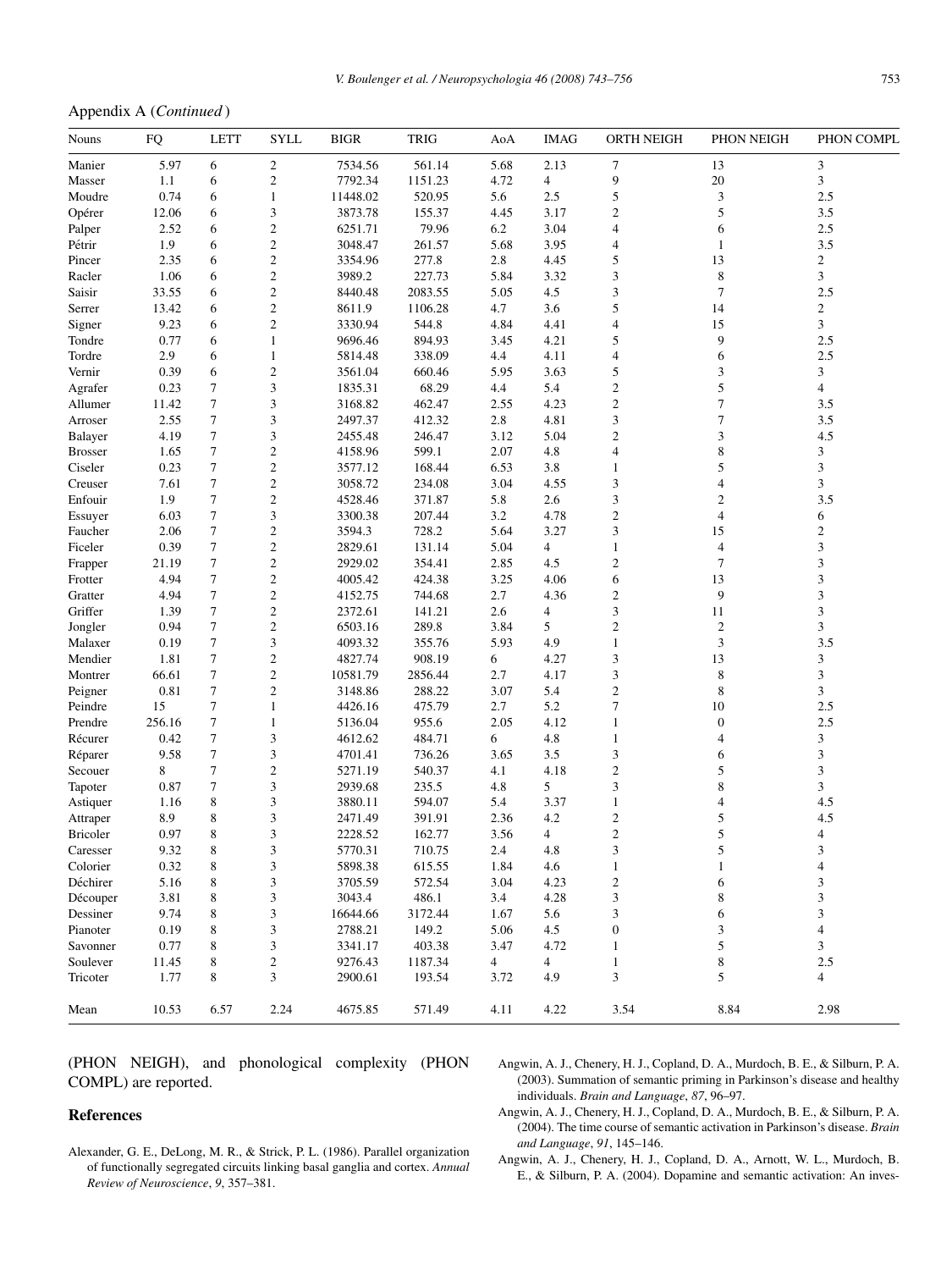<span id="page-11-0"></span>tigation of masked direct and indirect priming. *Journal of International Neuropsychology Society*, *10*, 15–25.

- Arnott, W. L., & Chenery, H. J. (1999). Lexical decision in Parkinson's disease: A reply to Brown, McDonald, and Spicer (1999). *Journal of Clinical and Experimental Neuropsychology*, *23*(2), 250–251.
- Arnott, W. L., Chenery, H. J., Murdoch, B. E., & Silburn, P. A. (2001). Semantic priming in Parkinson's disease: Evidence for delayed spreading activation. *Journal of Clinical and Experimental Neuropsychology*, *23*, 502–519.
- Aziz-Zadeh, L., Maeda, F., Zaidel, E., Mazziotta, J., & Iacoboni, M. (2002). Lateralization in motor facilitation during action observation: A TMS study. *Experimental Brain Research*, *144*(1), 127–131.
- Aziz-Zadeh, L., Iacoboni, M., Zaidel, E., Wilson, S., & Mazziotta, J. (2004). Left hemisphere motor facilitation in response to manual action sounds. *European Journal of Neuroscience*, *19*(9), 2609–2612.
- Aziz-Zadeh, L., Wilson, S. M., Rizzolatti, G., & Iacoboni, M. (2006). Congruent embodied representations for visually presented actions and linguistic phrases describing actions. *Current Biology*, *16*, 1818–1823.
- Bak, T. H., O'Donovan, D. G., Xuereb, J. H., Boniface, S., & Hodges, J. R. (2001). Selective impairment of verb processing associated with pathological changes in Brodmann areas 44 and 45 in the motor neurone diseasedementia-aphasia syndrome. *Brain*, *124*, 103–120.
- Bak, T. H., & Hodges, J. R. (2004). The effects of motor neurone disease on language: Further evidence. *Brain and Language*, *89*(*2*), 354–361.
- Bak, T. H., Yancopoulo, D., Nestor, P. J., Xuereb, J. H., Spillantini, M. G., Pulvermüller, F., et al. (2006). Clinical, imaging and pathological correlates of a hereditary deficit in verb and action processing. *Brain*, *129*(*2*), 321–332.
- Beatty, W. W., & Monson, N. (1989). Lexical processing in Parkinson's disease and multiple sclerosis. *Journal of Geriatry Psychiatry and Neurology*, *2*, 145–152.
- Beck, A. T., Ward, C. H., Mendelson, M., Mock, J., & Erbaugh, J. (1961). An inventory for measuring depression. *Archives of General Psychiatry*, *4*, 561–571.
- Beck, A. T. (1979). *Cognitive therapy and emotional disorders*. New York: American Library.
- Bertella, L., Albani, G., Greco, E., Priano, L., Mauro, A., Marchi, S., et al. (2002). Noun verb dissociation in Parkinson's disease. *Brain and Cognition*, *48*(2/3), 277–280.
- Bloxham, C. A., Dick, D. J., & Moore, M. (1987). Reaction times and attention in Parkinson's disease. *Journal of Neurology Neurosurgery and Psychiatry*, *50*(9), 1178–1183.
- Boulenger, V., Roy, A. C., Paulignan, Y., Déprez, V., Jeannerod, M., & Nazir, T. A. (2006). Cross-talk between language processes and overt motor behavior in the first 200 ms of processing. *Journal of Cognitive Neuroscience*, *18*(10), 1607–1615.
- Boulenger, V., Decoppet, N., Roy, A. C., Paulignan, Y., & Nazir, T. A. (2007). Differential effects of age-of-acquisition for concrete nouns and action verbs: Evidence for partly distinct representations? *Cognition*, *103*(1), 131–146.
- Brown, C. G., McDonald, C., & Spicer, K. (1999). Lexical priming on Neely's (1977) paradigm in Parkinson's disease: Where do we stand? *Journal of Clinical and Experimental Neuropsychology*, *21*(3), 301–311.
- Brown, C. G., Brown, S. J., Christenson, G., Williams, R. E., Kindermann, S. S., Loftis, C., et al. (2002). Effects of task structure on category priming in patients with Parkinson's disease and in healthy individuals. *Journal of Clinical and Experimental Neuropsychology*, *24*(3), 356–369.
- Buccino, G., Binkofski, G., Fink, G. R., Fadiga, L., Fogassi, L., Gallese, V., et al. (2001). Action observation activates the premotor and parietal areas in a somatotopic manner: An fMRI study. *European Journal of Neuroscience*, *13*, 400–404.
- Buccino, G., Lui, F., Canessa, N., Patteri, L., Lagravinese, G., Benuzzi, F., et al. (2004). Neural circuits involved in the recognition of actions performed by nonconspecifics: An FMRI study. *Journal of Cognitive Neuroscience*, *16*(1), 124–126.
- Buccino, G., Riggio, L., Melli, G., Binkofski, F., Gallese, V., & Rizzolatti, G. (2005). Listening to action-related sentences modulates the activity of the motor system: A combined TMS and behavioral study. *Cognitive Brain Research*, *24*(3), 355–363.
- Buxbaum, L. J., Schwartz, M. F., & Carew, T. G. (1997). The role of semantic memory in object use. *Cognitive Neuropsychology*, *14*, 219–254.
- Caramazza, A., & Hillis, A. E. (1991). Lexical organization of nouns and verbs in the brain. *Nature*, *349*, 788–790.
- Copland, D. A., Chenery, H. J., & Murdoch, B. E. (2000). Understanding ambiguous words in biased sentences: Evidence of transient contextual effects in individuals with nonthalamic subcortical lesions and Parkinson's disease. *Cortex*, *36*, 601–622.
- Damasio, A. R., & Tranel, D. (1993). Nouns and verbs are retrieved with differently neural systems. *Proceedings of the National Academy of Sciences*, *90*, 4957–4960.
- Daniele, A., Giustolisi, L., Silveri, M. C., Colosimo, S., & Gainotti, G. (1994). Evidence for a possible neuroanatomical basis for lexical processing of nouns and verbs. *Neuropsychologia*, *32*(11), 1325–1341.
- Dehaene, S., Naccache, L., Cohen, L., Bihan, D. L., Langin, J. F., Poline, J. B., et al. (2001). Cerebral mechanisms of word masking and unconscious repetition priming. *Nature Neuroscience*, *4*(7), 752–758.
- DeLong, M. R. (1990). Primate models of movement disorders of basal ganglia origin. *Trends in Neurosciences*, *13*(7), 281–285.
- De Renzi, E., & Lucchelli, F. (1988). Ideational apraxia. *Brain*, *111*, 1173–1185.
- Dick, J., Cantello, R., Buruma, O., Gioux, M., Benecke, R., Day, B. L., et al. (1987). The Bereitschaftspotential, L-DOPA and Parkinson's disease. *Electroencephalography and Clinical Neurophysiology*, *66*(3), 263–274.
- Fadiga, L., Fogassi, L., Pavesi, G., & Rizzolatti, G. (1995). Motor facilitation during action observation: A magnetic stimulation study. *Journal of Neurophysiology*, *73*, 2608–2611.
- Fahn, S., & Elton, R. L. (1987). The members of the UPDRS Development Committee. Unified Parkinson's disease rating scale. In S Fahn, C. D. Marsden, M. Goldstein, & D. B. Calne (Eds.), *Recent developments in Parkinson's disease* (pp. 153–163). Florham Park, NJ: Macmillan.
- Ferrand, L., Grainger, J., & Segui, J. (1994). A study of masked form priming in picture and word naming. *Memory and Cognition*, *22*(4), 431–441.
- Forster, K. I., & Davis, C. (1984). Repetition priming and frequency attenuation in lexical access. *Journal of Experimental Psychology: Learning, Memory and Cognition*, *10*, 680–698.
- Gallese, V., Fadiga, L., Fogassi, L., & Rizzolatti, G. (1996). Action recognition in the premotor cortex. *Brain*, *119*(*2*), 593–609.
- Gallese, V., & Lakoff, G. (2005). The brain's concepts: The role of the sensorymotor system in conceptual knowledge. *Cognitive Neuropsychology*, *22*, 455–479.
- Gibb, W. R., & Lees, A. J. (1988). The relevance of the Lewy body to the pathogenesis of idiopathic Parkinson's disease. *Journal of Neurology Neurosurgery and Psychiatry*, *51*, 745–752.
- Gilhooly, K. J., & Logie, R. H. (1980). Methods and designs: Age of acquisition, imagery, concreteness, familiarity, and ambiguity measures for 1944 words. *Behavor Research Methods Instruments*, *12*, 395–427.
- Greenwald, A. G., Draine, S. C., & Abrams, R. L. (1996). Three cognitive markers of unconscious semantic activation. *Science*, *273*(*5282*), 1699–1702.
- Grossman, M., Carvell, S., Gollomp, S., Stern, M. B., Vernon, G., & Hurtig, H. I. (1991). Sentence comprehension and praxis deficits in Parkinson's disease. *Neurology*, *41*, 1620–1626.
- Grossman, M., Carvell, S., Stern, M. B., Gollomp, S., & Hurtig, H. I. (1992). Sentence comprehension in Parkinson's disease: The role of attention and memory. *Brain and Language*, *42*, 347–384.
- Grossman, M., Stern, M. B., Gollomp, S., Vernon, G., & Hurtig, H. I. (1994). Verb learning in Parkinson's disease. *Neuropsychology*, *8*, 413–423.
- Grossman, M. (1999). Sentence processing in Parkinson's disease. *Brain and Cognition*, *40*, 387–413.
- Grossman, M., Zurif, E., Lee, C., Prather, P., Kalmanson, J., Stern, M. B., et al. (2002). Information processing speed and sentence comprehension in Parkinson's disease. *Neuropsychology*, *16*(*2*), 174–181.
- Grossman, M., Glosser, G., Kalmanson, J., Morris, J., Stern, M. B., & Hurtig, H. I. (2001). Dopamine supports sentence comprehension in Parkinson's disease. *Journal of Neurological Sciences*, *184*(*2*), 123–130.
- Grossman, M., Carvell, S., & Peltzer, L. (2005). The sum and substance of it: The appreciation of mass and count quantifiers in Parkinson's disease. *Brain and Language*, *44*(*4*), 351–384.
- Haslinger, B., Erhard, P., Kampfe, N., Boecker, H., Rummeny, E., Schwaiger, M., et al. (2001). Event-related functional magnetic resonance imaging in Parkinson's disease before and after levodopa. *Brain*, *124*(3), 558–570.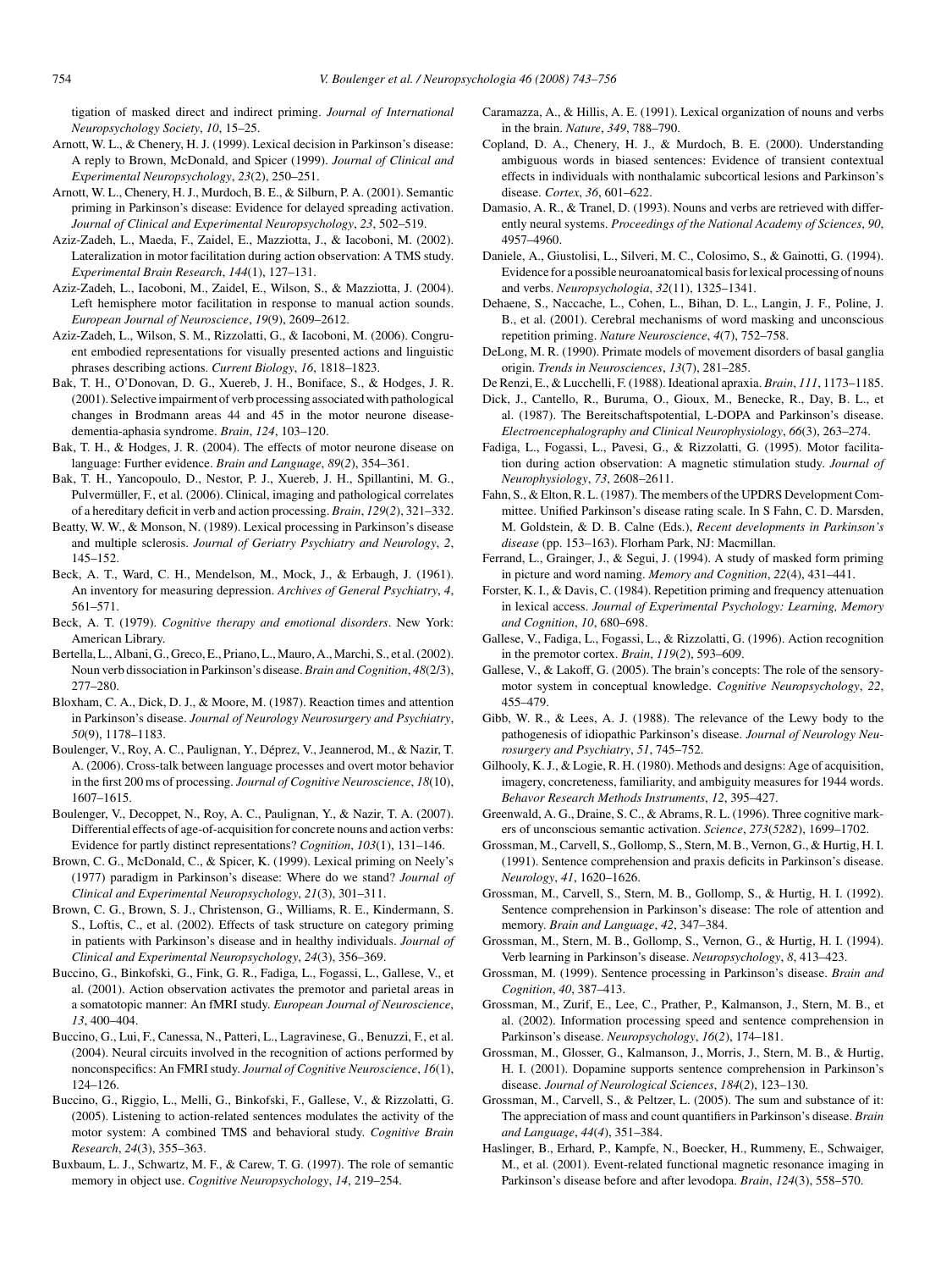- <span id="page-12-0"></span>Hauk, O., Johnsrude, I., & Pulvermüller, F. (2004). Somatotopic representation of action words in human motor and premotor cortex. *Neuron*, *41*, 301– 307.
- Hauk, O., Patterson, K., Woollams, A., Watling, L., Pulvermüller, F., & Rogers, T. T. (2006). When would you prefer a SOSSAGE to a SAUSAGE? At about 100 ms. ERP correlates of orthographic typicality and lexicality in written word recognition. *Journal of Cognitive Neuroscience*, *18*(*5*), 818– 832.
- Hillis, A. E., Wityk, R. J., Barker, P. B., & Caramazza, A. (2003). Neural regions essential for writing verbs. *Nature Neuroscience*, *6*, 19–20.
- Hodges, J. R., Garrard, P., & Patterson, K. (1998). Semantic dementia. In A. Kertesz & D. G. Munoz (Eds.), *Pick's disease and Pick complex* (pp. 83–104). New York: Wiley–Liss.
- Jahanshahi, M., Jenkins, I. H., Brown, R. G., Marsden, C. D., Passingham, R. E., & Brooks, D. J. (1995). Self-initiated versus externally triggered movements. I. An investigation using measurement of regional cerebral blood flow with PET and movement-related potentials in normal and Parkinson's disease subjects. *Brain*, *119*(*3*), 1045–1048.
- Jeannerod, M. (1994). The representing brain: Neural correlates of motor intention and imagery. *Behavorial Brain Sciences*, *17*(*2*), 187–524.
- Jeannerod, M., & Frak, V. (1999). Mental imaging of motor activity in humans. *Current Opinion in Neurobiology*, *9*(6), 735–739.
- Jenkins, I. H., Fernandez, W., Playford, E. D., Lees, A. J., Frackowiak, R. S., Passingham, R. E., et al. (1992). Impaired activation of the supplementary motor area in Parkinson's disease is reversed when akinesia is treated with apomorphine. *Annals of Neurology*, *32*(6), 749–757.
- Kischka, U., Kammer, T., Maier, S., Weisbrod, M., Thimm, M., & Spitzer, M. (1996). Dopaminergic modulation of semantic network activation. *Neuropsychologia*, *34*, 1107–1113.
- Kohler, E., Keysers, C., Umiltà, M. A., Fogassi, L., Gallese, V., & Rizzolatti, G. (2002). Hearing sounds, understanding actions: Action representation in mirror neurons. *Science*, *297*, 846–848.
- Lauro-Grotto, R., Piccini, C., & Shallice, T. (1997). Modality-specific operations in semantic dementia. *Cortex*, *33*, 593–622.
- Lieberman, P., Friedman, J., & Feldman, L. S. (1990). Syntax comprehension in Parkinson's disease. *Journal of Nervous Mental Disease*, *178*, 360– 366.
- Lieberman, P., Kako, E., Friedman, J., Tajchman, G., Feldman, L. S., & Jiminez, E. B. (1992). Speech production, syntax comprehension, and cognitive deficits in Parkinson's disease. *Brain and Language*, *43*, 169–189.
- Mahon, B. Z., & Caramazza, A. (2005). The orchestration of the sensory-motor systems: Clues from neuropsychology. *Cognitive Neuropsychology*, *22*(3/4), 480–494.
- Mason, M. F., Banfield, J. F., & Macrae, C. N. (2004). Thinking about actions: The neural substrates of person knowledge. *Cerebral Cortex*, *14*, 209– 214.
- Natsopoulos, D., Katsarou, Z., Bostantzopoulos, S., Grouios, G., Mentenopoulos, G., & Logothetis, J. (1991). Strategies in comprehension of relative clauses in Parkinsonian patients. *Cortex*, *27*, 255–268.
- Nazir, T. A, Boulenger, V., Roy, A. C., Silber, B., Jeannerod, M., & Paulignan, Y. (2008). Language-induced motor perturbation during the execution of a reaching movement. *Special Issue of the Quarterly Journal of Experimental Psychology*, in press.
- New, B., Pallier, C., Ferrand, L., & Matos, R. (2001). Une base de données lexicales du français contemporain sur Internet: LEXIQUE. *L'Année Psychologique*, *101*, 417–462.
- Oishi, M., Mochizuki, Y., Du, C., & Takasu, T. (1995). Contingent negative variation and movement-related cortical potentials in Parkinsonism. *Electroencephalography and Clinical Neurophysiology*, *95*(*5*), 346– 349.
- Oldfield, R. C. (1971). The assessment and analysis of handedness: The Edinburgh Inventory. *Neuropsychologia*, *9*, 97–113.
- Oliveri, M., Finocchiaro, C., Shapiro, K., Gangitano, M., Caramazza, A., & Pascual-Leone, A. (2004). All talk and no action: A transcranial magnetic stimulation study of motor cortex activation during action word production. *Journal of Cognitive Neuroscience*, *16*(3), 374–381.
- Ochipa, C., Rothi, L. J., & Heilman, K. M. (1989). Ideational apraxia: A deficit in tool selection and use. *Annals of Neurology*, *23*, 190–193.
- Ochipa, C., Rothi, L. J., & Heilman, K. M. (1992). Conceptual apraxia in Alzheimer's disease. *Brain*, *115*, 1061–1071.
- Paradis, C., & Beland, R. (2002). Syllabic constraints and constraint conflicts in loanword adaptations, aphasic speech and children's errors. In J. Durand & B. Laks (Eds.), *Phonetics, phonology and cognition* (pp. 191–225). Oxford: Oxford University Press.
- Parisse, C., & Maillart, C. (2005). Interférences entre phonologie et syntaxe en pathologie développementale du langage. Le Langage et l'Homme, 2, 127–147.
- Peran, P., Rascol, O., Demonet, J. F., Celsis, P., Nespoulous, J. L., Dubois, B., et al. (2003). Deficit of verb generation in nondemented patients with Parkinson's disease. *Movement Disorders*, *18*(*2*), 150–156.
- Pillon, B., Boller, F., Levy, R., & Dubois, B. (2001). Cognitive deficits and dementia in Parkinson's disease. In F. Boller & S. Cappa (Eds.), *Aging and dementia* (pp. 311–371). Amsterdam: Elsevier Science BV.
- Playford, E. D., Jenkins, I. H., Passingham, R. E., Nutt, J., Frackowiak, R. S., & Brooks, D. J. (1992). Impaired mesial frontal and putamen activation in Parkinson's disease: A positron emission tomography study. *Annals of Neurology*, *32*(2), 151–161.
- Preissl, H., Pulvermüller, F., Lutzenberger, W., & Birbaumer, N. (1995). Evoked potentials distinguish between nouns and verbs. *Neuroscience Letters*, *197*, 81–83.
- Pulvermüller, F. (1996). Hebb's concept of cell assemblies and the psychophysiology of word processing. *Psychophysiology*, *33*, 317–333.
- Pulvermüller, F. (2001). Brain reflections of words and their meaning. *Trends in Cognitive Sciences*, *5*, 517–525.
- Pulvermüller, F. (2005). Brain mechanisms linking language and action. *Nature Review Neuroscience*, *6*, 576–582.
- Pulvermüller, F., Lutzenberger, W., & Preissl, H. (1999). Nouns and verbs in the intact brain: Evidence from event-related potentials and high-frequency cortical responses. *Cerebral Cortex*, *9*, 497–506.
- Pulvermüller, F., Shtyrov, Y., & Ilmoniemi, R. (2005). Brain signatures of meaning access in action word recognition. *Journal of Cognitive Neuroscience*, *17*(*6*), 1–9.
- Pulvermüller, F., Hauk, O., Nikulin, V. V., & Ilmoniemi, R. J. (2005). Functional links between motor and language systems. *European Journal of Neuroscience*, *21*(*3*), 793–797.
- Rascol, O., Sabatini, U., Chollet, F., Celsis, P., Montastruc, J. L., Marc-Vergnes, J. P., et al. (1992). Supplementary and primary sensory motor area activity in Parkinson's disease. Regional cerebral blood flow changes during finger movements and effects of apomorphine. *Archives of Neurology*, *49*(2), 144–148.
- Rascol, O., Sabatini, U., Chollet, F., Fabre, N., Senard, J. M., Montastruc, J. L., et al. (1994). Normal activation of the supplementary motor area in patients with Parkinson's disease undergoing long-term treatment with levodopa. *Journal of Neurology Neurosurgery and Psychiatry*, *57*(*5*), 567– 571.
- Rizzolatti, G., Fadiga, L., Gallese, V., & Fogassi, L. (1996). Premotor cortex and the recognition of motor actions. *Brain Research Cognitive Brain Research*, *3*, 131–141.
- Rizzolatti, G., Fadiga, L., Matelli, M., Bettinardi, V., Paulesu, E., Perani, D., et al. (1996). Localization of grasp representations in humans by PET. 1. Observation versus execution. *Experimental Brain Research*, *111*(2), 246– 252.
- Rizzolatti, G., & Fadiga, L. (2004). The mirror-neuron system and action recognition. In H. J. Freund, M. Jeannerod, & M. Hallett (Eds.), *Higher-order motor disorders: From Neuroanatomy and neurobiology to clinical neurology*. New York: Oxford University Press.
- Sauseng, P., Bergmann, J., & Wimmer, H. (2004). When does the brain register deviances from standard word spellings? An ERP study. *Brain Research Cognitive Brain Research*, *20*(3), 529–532.
- Schmidt, R., Freidl, W., Fazekas, F., Reinhart, B., Grieshofer, P., Koch, M., et al. (1994). The Mattis Dementia Rating Scale: Normative data from 1,001 healthy volunteers. *Neurology*, *44*, 964– 966.
- Sereno, S. C., & Rayner, K. (2003). Measuring word recognition in reading: Eye movements and event-related potentials. *Trends in Cognitive Sciences*, *7*(11), 489–493.